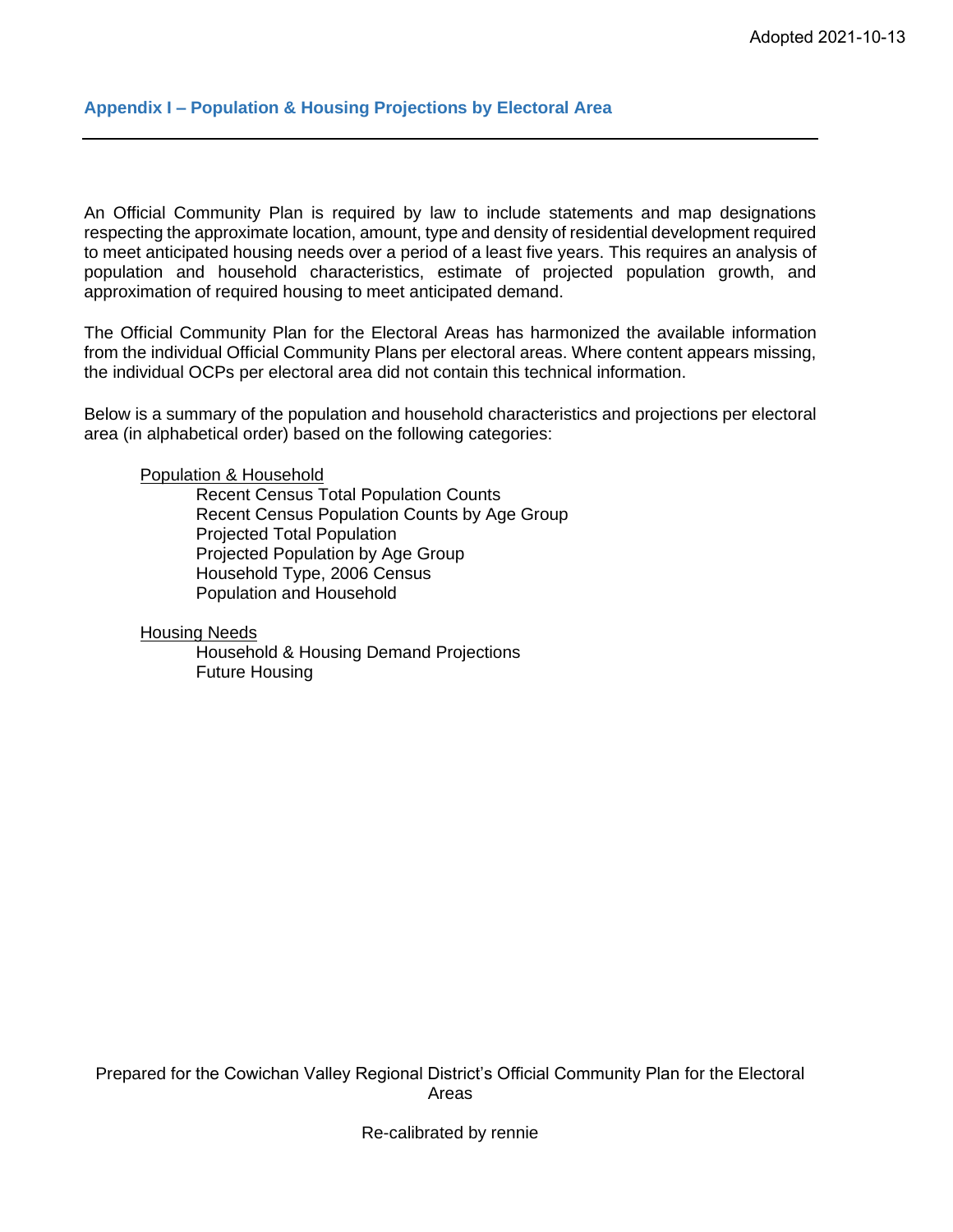# **Electoral Areas A, B, C**

**Population** 

# **Recent Census Total Population Counts**

|            |       |       | <b>Electoral Area</b> |               |
|------------|-------|-------|-----------------------|---------------|
| Year       | A     | В     | C                     | <b>Total</b>  |
|            |       |       |                       | $(A,B, \& C)$ |
| 2006       | 4,075 | 7,565 | 4,530                 | 16,170        |
| 2011       | 4,395 | 8,130 | 4,795                 | 17,320        |
| 2016       | 4,730 | 8,555 | 5,020                 | 18,305        |
| 06-'16 Abs | 655   | 990   | 490                   | 2,135         |
| 06-'16 Rel | 16%   | 13%   | 11%                   | 13%           |

## **Recent Census Population Counts by Age Group**

|            |          | <b>Electoral Area A</b> |       |       |       |       |              |
|------------|----------|-------------------------|-------|-------|-------|-------|--------------|
| Year / Age | $0 - 14$ | $15 - 24$               | 25-44 | 45-64 | 65-84 | $85+$ | <b>Total</b> |
| 2006       | 615      | 470                     | 835   | 1,385 | 705   | 65    | 4,075        |
| 2011       | 630      | 500                     | 765   | 1,665 | 735   | 90    | 4,395        |
| 2016       | 565      | 475                     | 785   | 1,785 | 1,025 | 105   | 4,730        |
| 06-'16 Abs | -50      | 5                       | -50   | 400   | 320   | 40    | 655          |
| 06-'16 Rel | $-8%$    | 1%                      | $-6%$ | 29%   | 45%   | 62%   | 16%          |
|            |          |                         |       |       |       |       |              |

|            | <b>Electoral Area B</b> |        |       |       |       |       |              |
|------------|-------------------------|--------|-------|-------|-------|-------|--------------|
| Year / Age | $0 - 14$                | 15-24  | 25-44 | 45-64 | 65-84 | $85+$ | <b>Total</b> |
| 2006       | 1,510                   | 1,010  | 1,990 | 2,300 | 670   | 70    | 7,565        |
| 2011       | 1.420                   | 990    | 2,005 | 2,840 | 805   | 70    | 8,130        |
| 2016       | 1,530                   | 870    | 2,080 | 2,925 | 1,045 | 125   | 8,555        |
| 06-'16 Abs | 20                      | -140   | 90    | 625   | 375   | 55    | 990          |
| 06-'16 Rel | 1%                      | $-14%$ | 5%    | 27%   | 56%   | 79%   | 13%          |
|            |                         |        |       |       |       |       |              |

|            | <b>Electoral Area C</b> |       |       |       |       |       |              |
|------------|-------------------------|-------|-------|-------|-------|-------|--------------|
| Year / Age | $0 - 14$                | 15-24 | 25-44 | 45-64 | 65-84 | $85+$ | <b>Total</b> |
| 2006       | 595                     | 400   | 790   | 1,480 | 1,160 | 105   | 4,530        |
| 2011       | 565                     | 400   | 710   | 1,680 | 1,290 | 140   | 4.795        |
| 2016       | 590                     | 395   | 735   | 1,600 | 1,530 | 185   | 5,020        |
| 06-'16 Abs | -5                      | -5    | $-55$ | 120   | 370   | 80    | 490          |
| 06-'16 Rel | $-1\%$                  | $-1%$ | $-7%$ | 8%    | 32%   | 76%   | 11%          |
|            |                         |       |       |       |       |       |              |

|            |          | Total (Electoral Areas A, B, & C) |       |       |       |       |              |  |
|------------|----------|-----------------------------------|-------|-------|-------|-------|--------------|--|
| Year / Age | $0 - 14$ | 15-24                             | 25-44 | 45-64 | 65-84 | $85+$ | <b>Total</b> |  |
| 2006       | 2,720    | 1,880                             | 3,615 | 5,165 | 2,535 | 240   | 16,170       |  |
| 2011       | 2,615    | 1.890                             | 3,480 | 6.185 | 2,830 | 300   | 17,320       |  |
| 2016       | 2,685    | 1,740                             | 3,600 | 6,310 | 3,600 | 415   | 18,305       |  |
| 06-'16 Abs | $-35$    | $-140$                            | $-15$ | 1,145 | 1,065 | 175   | 2,135        |  |
| 06-'16 Rel | $-1%$    | $-7%$                             | 0%    | 22%   | 42%   | 73%   | 13%          |  |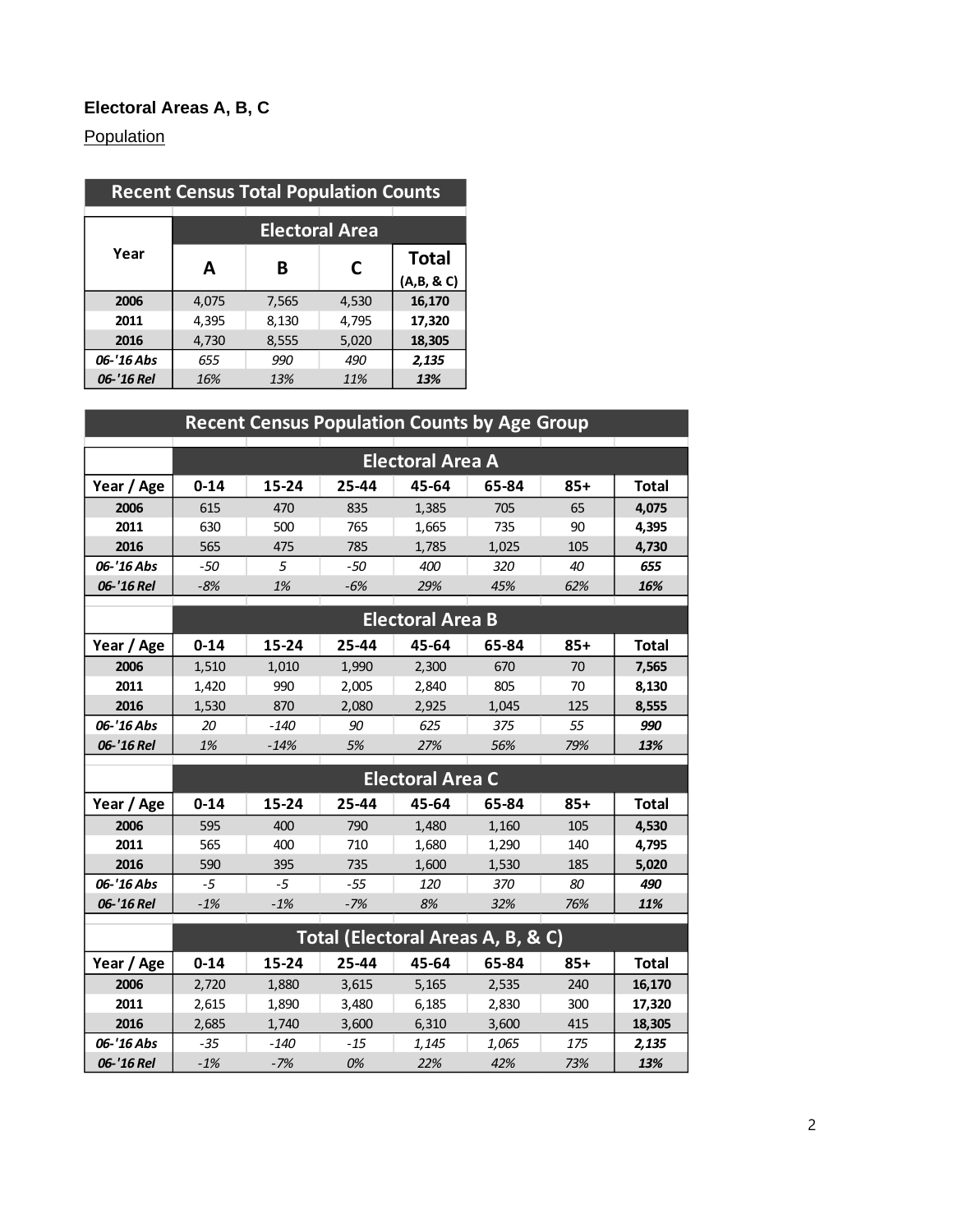|                                                        | <b>Projected Total Population</b> |        |                       |        |  |
|--------------------------------------------------------|-----------------------------------|--------|-----------------------|--------|--|
|                                                        |                                   |        |                       |        |  |
| Year                                                   |                                   |        | <b>Electoral Area</b> |        |  |
|                                                        | А                                 | B      | C                     | Total  |  |
| 2016                                                   | 5,393                             | 9,494  | 5,097                 | 19,984 |  |
| 2017                                                   | 5,528                             | 9,678  | 5,150                 | 20,356 |  |
| 2018                                                   | 5,663                             | 9,861  | 5,202                 | 20,726 |  |
| 2019                                                   | 5,798                             | 10,045 | 5,255                 | 21,098 |  |
| 2020                                                   | 5,934                             | 10,229 | 5,307                 | 21,470 |  |
| 2021                                                   | 6,074                             | 10,419 | 5,359                 | 21,852 |  |
| 2022                                                   | 6,215                             | 10,608 | 5,412                 | 22,235 |  |
| 2023                                                   | 6,356                             | 10,797 | 5,463                 | 22,616 |  |
| 2024                                                   | 6,497                             | 10,984 | 5,512                 | 22,993 |  |
| 2025                                                   | 6,636                             | 11,169 | 5,559                 | 23,364 |  |
| 2026                                                   | 6,776                             | 11,353 | 5,606                 | 23,735 |  |
| 2031                                                   |                                   |        |                       |        |  |
|                                                        |                                   |        |                       |        |  |
| 2036                                                   |                                   |        |                       |        |  |
| Source: BC Stats, Ministry of Citizens' Services; 2009 |                                   |        |                       |        |  |

Should the household size remain the same as in recent years (2.5 people per household), this projected population increase of 5,548 translates into a need for 2,220 additional dwelling units by 2026. On average, 148 dwellings will be required annually, 740 by 2016 and 2,220 by 2026, as shown in the table below: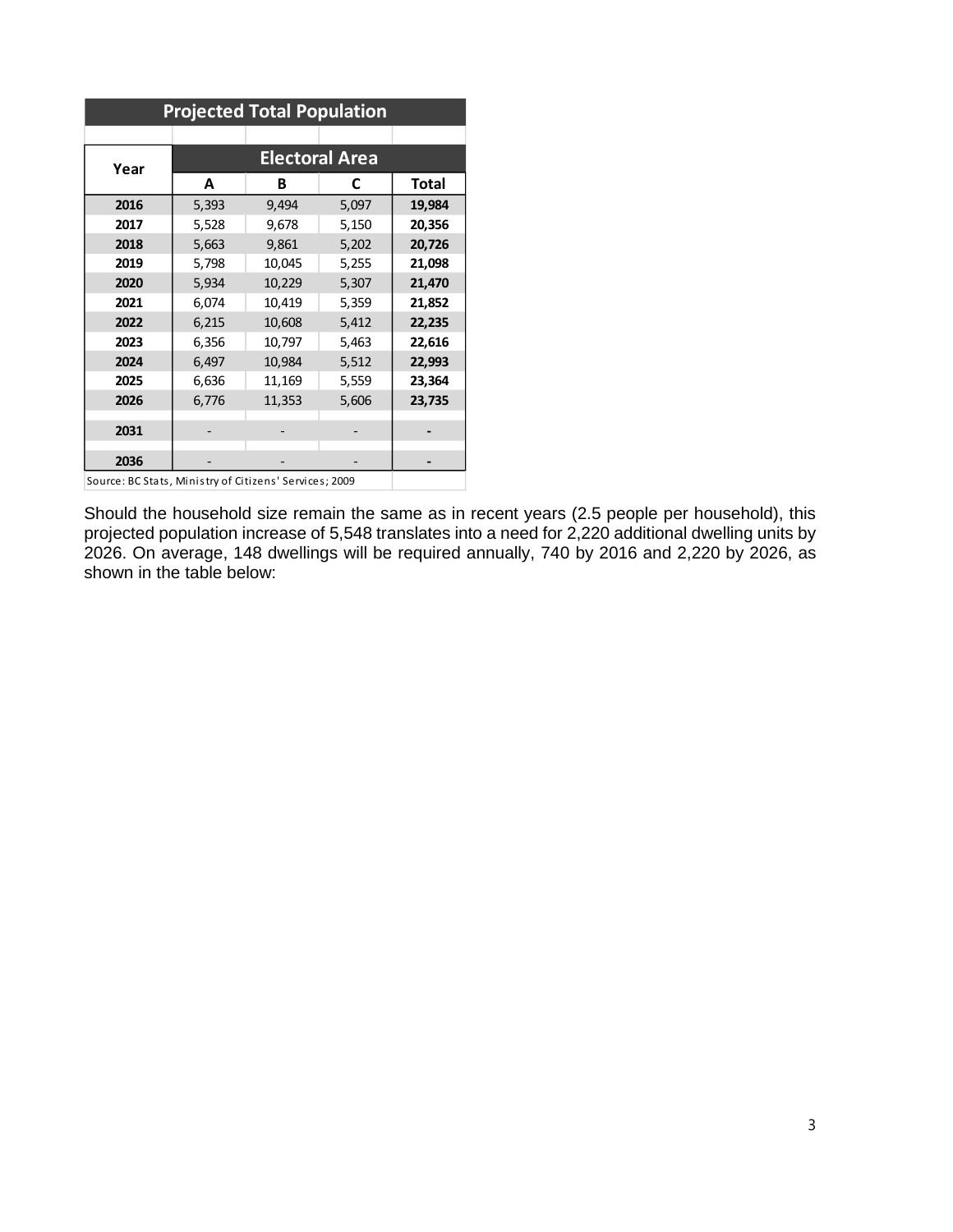| <b>Projected Population by Age Group</b> |                          |                          |                          |                              |                                   |       |              |
|------------------------------------------|--------------------------|--------------------------|--------------------------|------------------------------|-----------------------------------|-------|--------------|
|                                          | <b>Electoral Area A</b>  |                          |                          |                              |                                   |       |              |
| Year / Age                               | $0 - 14$                 | 15-24                    | $25 - 44$                | 45-64                        | 65-84                             | $85+$ | <b>Total</b> |
| 2016                                     | $\overline{\phantom{a}}$ |                          | $\overline{\phantom{0}}$ | $\overline{\phantom{a}}$     | $\overline{\phantom{0}}$          |       |              |
| 2021                                     |                          |                          |                          |                              |                                   |       |              |
| 2026                                     |                          |                          |                          |                              |                                   |       |              |
| 2031                                     |                          |                          |                          |                              |                                   |       |              |
| 2036                                     |                          |                          |                          |                              |                                   |       |              |
|                                          |                          |                          |                          | <b>Electoral Area B</b>      |                                   |       |              |
|                                          |                          |                          |                          |                              |                                   |       |              |
| Year / Age                               | $0 - 14$                 | 15-24                    | 25-44                    | 45-64                        | 65-84                             | $85+$ | <b>Total</b> |
| 2016                                     |                          |                          |                          | $\qquad \qquad \blacksquare$ |                                   |       |              |
| 2021                                     |                          |                          |                          | $\overline{\phantom{a}}$     |                                   |       |              |
| 2026                                     |                          |                          |                          |                              |                                   |       |              |
| 2031                                     |                          |                          |                          |                              |                                   |       |              |
| 2036                                     |                          |                          |                          |                              |                                   |       |              |
|                                          |                          |                          |                          | <b>Electoral Area C</b>      |                                   |       |              |
| Year / Age                               | $0 - 14$                 | 15-24                    | 25-44                    | 45-64                        | 65-84                             | $85+$ | <b>Total</b> |
| 2016                                     |                          |                          |                          |                              |                                   |       |              |
| 2021                                     |                          |                          |                          |                              |                                   |       |              |
| 2026                                     |                          |                          |                          |                              |                                   |       |              |
| 2031                                     |                          |                          |                          |                              |                                   |       |              |
| 2036                                     |                          |                          |                          |                              |                                   |       |              |
|                                          |                          |                          |                          |                              |                                   |       |              |
|                                          |                          |                          |                          |                              | Total (Electoral Areas A, B, & C) |       |              |
| Year / Age                               | $0 - 14$                 | 15-24                    | 25-44                    | 45-64                        | 65-84                             | $85+$ | <b>Total</b> |
| 2016                                     |                          |                          |                          |                              |                                   |       |              |
| 2021                                     |                          |                          |                          |                              |                                   |       |              |
| 2026                                     |                          | $\overline{\phantom{a}}$ | $\overline{\phantom{0}}$ | $\overline{\phantom{a}}$     |                                   | -     |              |
| 2031                                     |                          |                          |                          |                              |                                   |       |              |
| 2036                                     |                          |                          |                          |                              |                                   |       |              |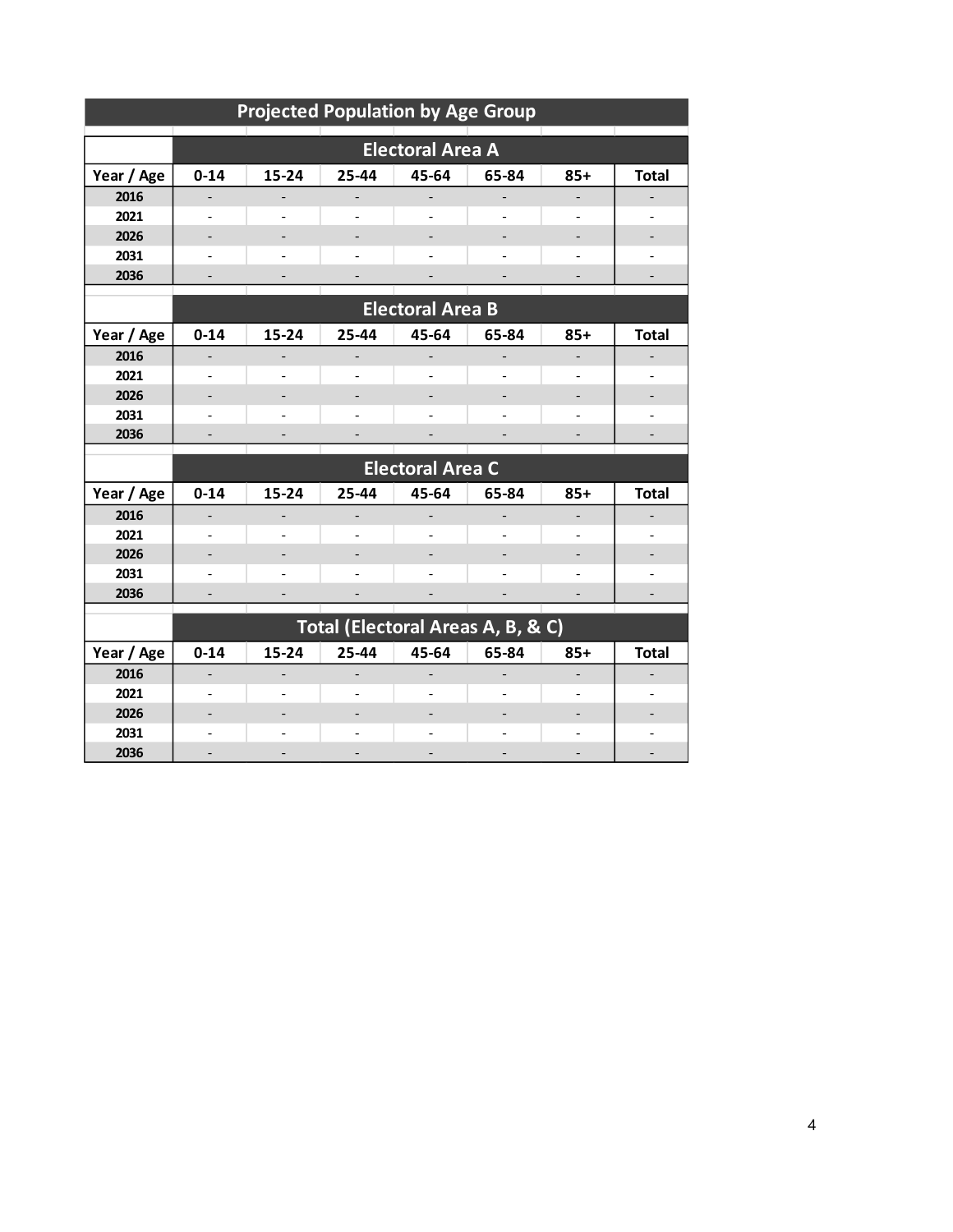| <b>Household Type, 2006 Census</b> |                       |   |  |       |  |  |
|------------------------------------|-----------------------|---|--|-------|--|--|
| Type                               | <b>Electoral Area</b> |   |  |       |  |  |
|                                    | A                     | в |  | Total |  |  |
| <b>Couples with Children</b>       |                       |   |  |       |  |  |
| <b>Couples without Children</b>    |                       |   |  |       |  |  |
| <b>Lone-parent Households</b>      |                       |   |  |       |  |  |
| <b>One-person Households</b>       |                       |   |  |       |  |  |
| <b>Other Households</b>            |                       |   |  |       |  |  |

|      |                | <b>Population &amp; Households</b> |                    |
|------|----------------|------------------------------------|--------------------|
|      |                | <b>Electoral Area A</b>            |                    |
| Year | Population     | <b>Households</b>                  | <b>Avg HH Size</b> |
| 2006 |                |                                    |                    |
| 2011 |                |                                    |                    |
| 2016 |                |                                    |                    |
| 2026 | $\overline{a}$ | $\overline{a}$                     |                    |
| 2036 |                |                                    |                    |
|      |                | <b>Electoral Area B</b>            |                    |
| Year | Population     | <b>Households</b>                  | <b>Avg HH Size</b> |
| 2006 |                |                                    |                    |
| 2011 |                |                                    |                    |
| 2016 |                |                                    |                    |
| 2026 | $\overline{a}$ |                                    | -                  |
| 2036 |                |                                    |                    |
|      |                | <b>Electoral Area C</b>            |                    |
| Year | Population     | <b>Households</b>                  | <b>Avg HH Size</b> |
| 2006 |                |                                    |                    |
| 2011 |                |                                    |                    |
| 2016 |                |                                    |                    |
| 2026 |                |                                    |                    |
| 2036 |                |                                    |                    |
|      |                | Total (Electoral Areas A, B, & C)  |                    |
| Year | Population     | <b>Households</b>                  | <b>Avg HH Size</b> |
| 2006 |                |                                    |                    |
| 2011 |                |                                    |                    |
| 2016 |                |                                    |                    |
| 2026 |                |                                    |                    |
| 2036 |                |                                    |                    |

**Housing Needs**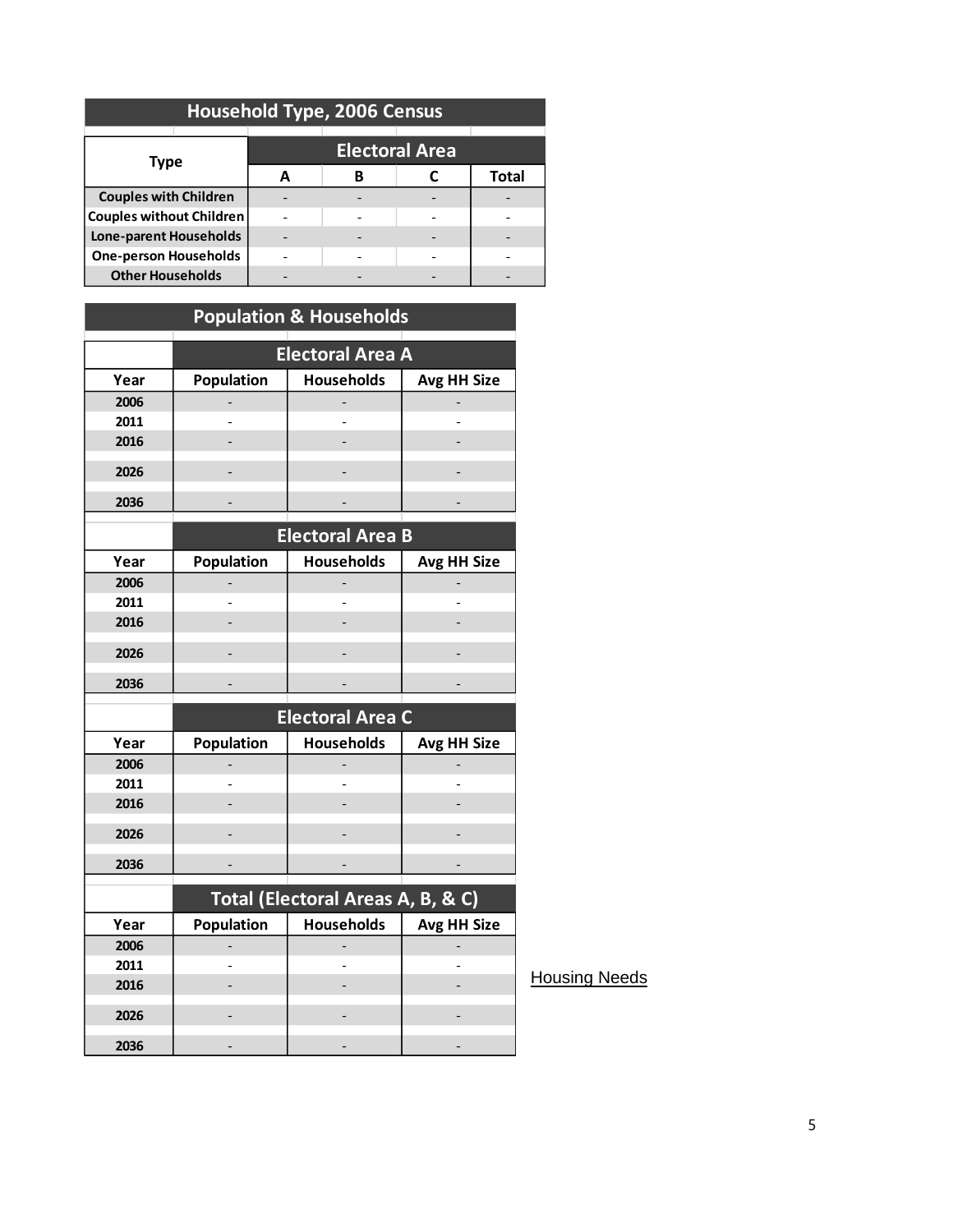| <b>Anticipated Housing Needs</b> |       |                       |     |                |  |
|----------------------------------|-------|-----------------------|-----|----------------|--|
|                                  |       | <b>Electoral Area</b> |     |                |  |
| <b>Element</b>                   |       | в                     |     | <b>Total</b>   |  |
|                                  |       |                       |     | $(A, B, \& C)$ |  |
| <b>Population Increase</b>       | 2,025 | 2,745                 | 778 | 5,548          |  |
| <b>Annual Housing Need</b>       | 54    | 73                    | 20  | 147            |  |
| 5-year Housing Need              | 270   | 366                   | 103 | 739            |  |
| <b>Housing Need by 2026</b>      | 810   | 1,098                 | 312 | 2,220          |  |

As shown above, there is an anticipated need in the South Cowichan for 147 dwellings annually, 739 by 2016 and 2,220 by 2026.

### **Mill Bay Village Containment Boundary**

A technical assessment of developable lands within the Mill Bay village containment boundary (VCB) (see Appendix A – Mill Bay Village Plan) indicates that there is a potential for 1,767 dwellings within several key development areas:

| <b>Mill Bay Village Housing Capacity</b>  |                            |  |  |  |
|-------------------------------------------|----------------------------|--|--|--|
| Area                                      | <b>Number of Dwellings</b> |  |  |  |
| <b>Stonebridge Development</b>            | 600                        |  |  |  |
| <b>Ocean Terrace Development</b>          | 438                        |  |  |  |
| <b>Bickford Development</b>               | 80                         |  |  |  |
| <b>Sentinel Ridge Development</b>         | 30                         |  |  |  |
| Sangha Development                        | 100                        |  |  |  |
| <b>Mill Springs Development</b>           | 200                        |  |  |  |
| <b>Mill Bay Marina Development</b>        | 14                         |  |  |  |
| <b>Mixed Use Area Development</b>         | 60                         |  |  |  |
| <b>Multi Family Development</b>           | 20                         |  |  |  |
| <b>Manufactured Home Park Development</b> | 225                        |  |  |  |
| Total                                     | 1,767                      |  |  |  |

This is a very conservative estimate of housing supply, as it does not add the potential for infill in the Suburban Residential area or the Village Residential area, the potential for rezoning of Suburban Residential lands, residential units in commercial areas, the provision of secondary suites/secondary dwelling units or even the potential for infilling on vacant lots.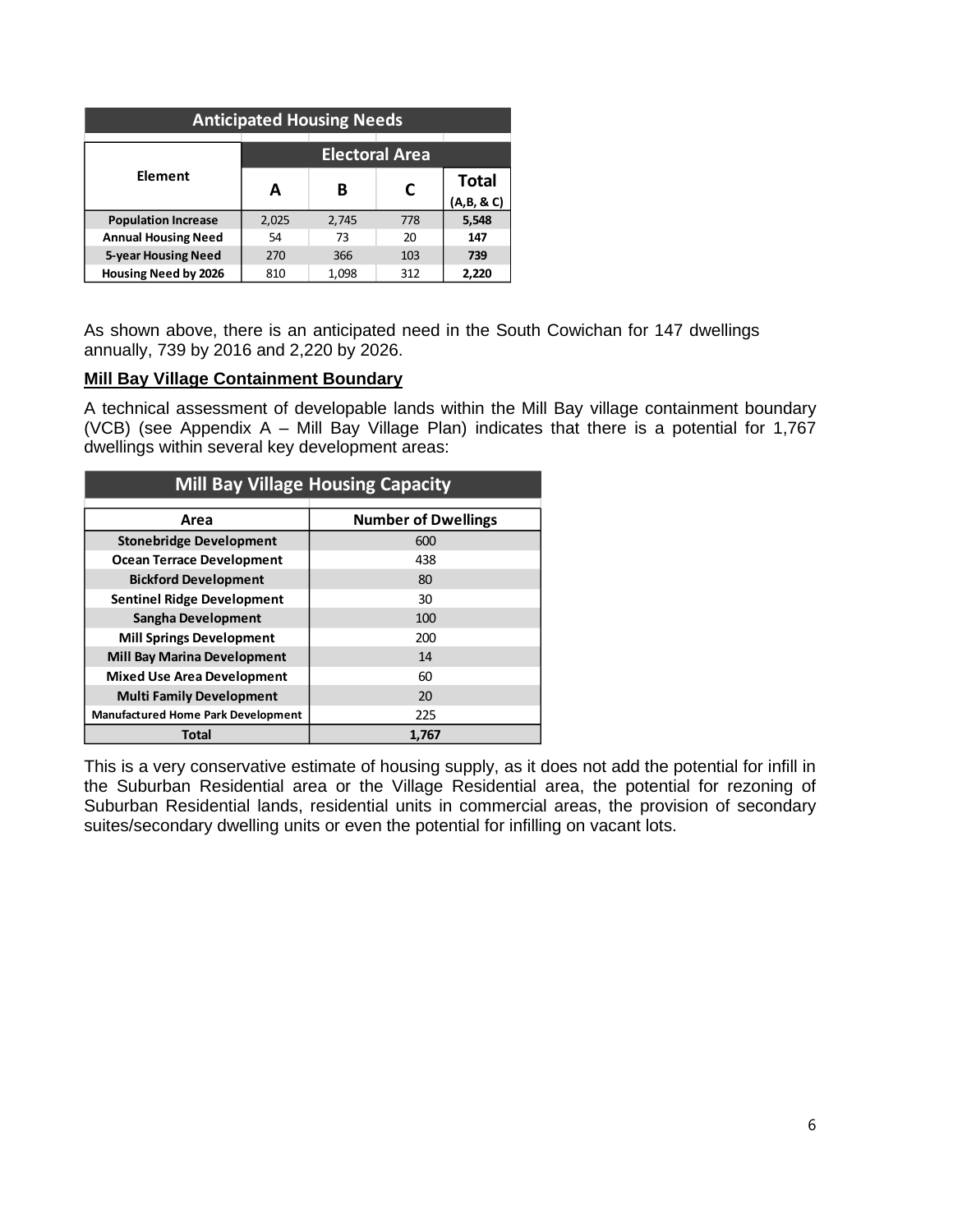### **Shawnigan Village Containment Boundary**

A technical assessment of developable lands within the Shawnigan VCB (see Appendix B – Shawnigan Village Plan) indicates that there is a potential for 1,148 dwellings within several key development areas. (It should be noted that much of the development in Shawnigan Lake is dependent on the provision of a community sewer system):

| <b>Shawnigan Village Housing Capacity</b> |                            |  |  |  |
|-------------------------------------------|----------------------------|--|--|--|
| Area                                      | <b>Number of Dwellings</b> |  |  |  |
| <b>Shawnigan Station</b>                  | 100                        |  |  |  |
| <b>Shawnigan Station Commercial Area</b>  | 60                         |  |  |  |
| <b>Legion Seniors Housing</b>             | 65                         |  |  |  |
| <b>Commercial Core Area</b>               | 60                         |  |  |  |
| M-F Development through rezoning          | 300                        |  |  |  |
| Suburban Res. Infill (0.4 ha)             | 140                        |  |  |  |
| Village Res. Infill (S-F; 0.2 ha)         | 423                        |  |  |  |
| <b>Total Potential Housing Capacity</b>   | 1.148                      |  |  |  |

The above table illustrates that there is potential for 1,148 dwelling units within the Shawnigan VCB. It should be mentioned that, with the exception of the infill potential of 563 units within the residential designations, future development will require community sewer servicing, whether in advance of a community wide system or made to retrofit to such a system.

Further, the above table represents only one example of how the housing demand could be accommodated. In effect, it is conceivable that some single-family neighbourhoods will develop at higher densities on community sewer. Also, multi-family units are dependent on the rezoning applications that will play a role in the plan's implementation. There will also be an increase in secondary suites and small suites, which have not been quantified above.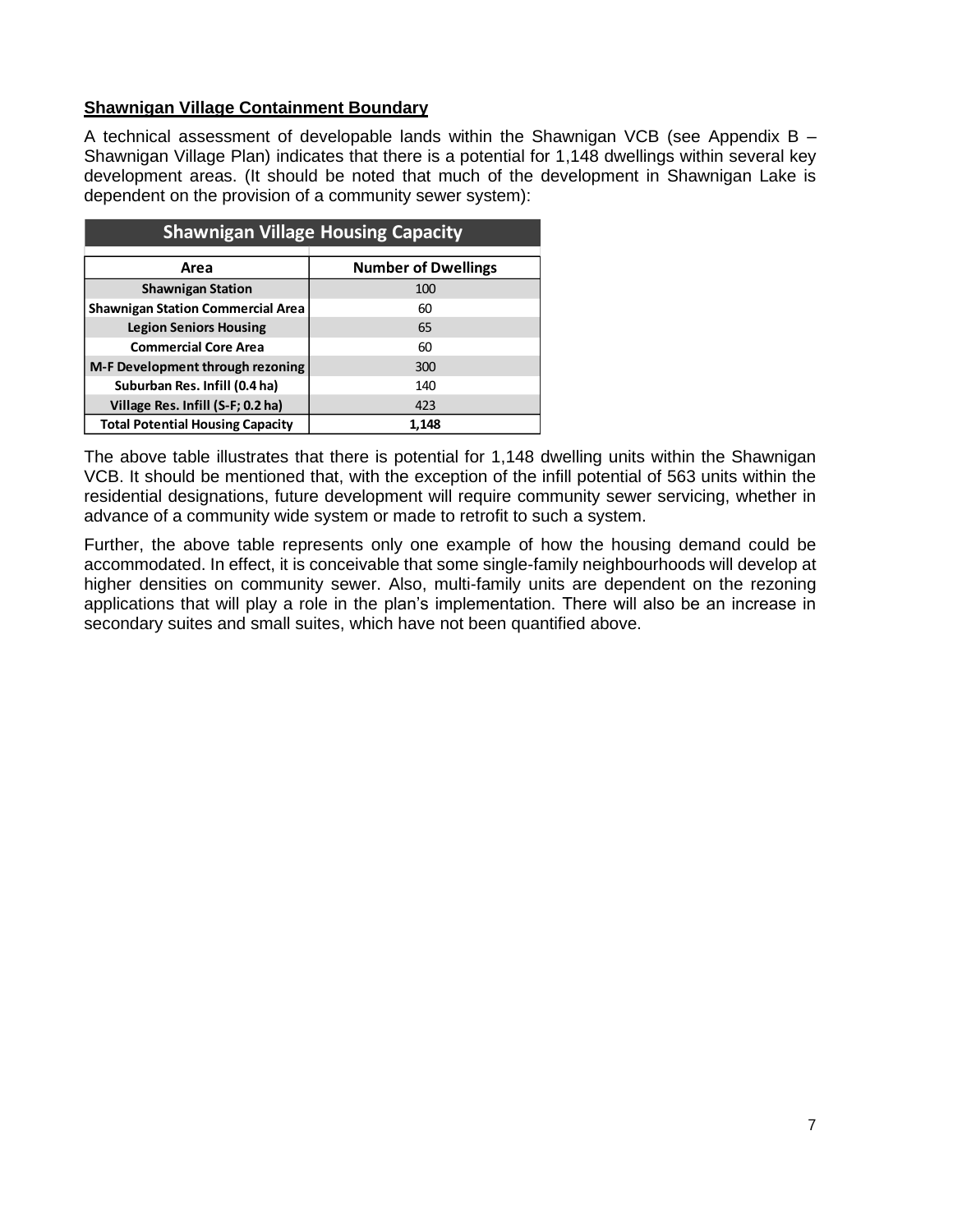### **Cobble Hill Village Containment Boundary**

A technical assessment of developable lands within Cobble Hill Village indicates that there is a potential through subdivision (and in some cases rezoning without amending the Official Community Plan for the Electoral Areas [OCP]) to provide at least 422 dwelling units:

| <b>Cobble Hill Village Housing Capacity</b>               |     |  |  |  |
|-----------------------------------------------------------|-----|--|--|--|
| <b>Number of Dwellings</b><br><b>Land Use Designation</b> |     |  |  |  |
| Village Res. (0.09 ha)                                    | 382 |  |  |  |
| Mixed Use Comm. (20 du/ha)                                | 40  |  |  |  |
| Total                                                     |     |  |  |  |

This housing supply estimate is very conservative because it does not include the potential for residential units in the Village Commercial designation, where residential units are encouraged above commercial uses. Nor does this housing supply estimate include secondary suites and secondary dwelling units, the infilling of vacant lots, or the potential for rezoning applications for multi-family housing or from Suburban Residential to Village Residential. Additionally, it is anticipated that some multi-family dwellings will be created in lieu of the potential for single-family dwelling infill.

### **South Cowichan Rural Area**

Note below that in the rural part of the plan area, outside of the VCB, there is a potential housing supply of 620 dwelling units:

| <b>Rural Area Housing Infill Capacity</b> |                            |  |  |  |  |
|-------------------------------------------|----------------------------|--|--|--|--|
| Area                                      | <b>Number of Dwellings</b> |  |  |  |  |
| <b>Rural Res. - east of Shawnigan VCB</b> | 35                         |  |  |  |  |
| <b>Rural Res. - Koksilah River area</b>   | 10                         |  |  |  |  |
| Elkington Estates - South Shawnigan       | 90                         |  |  |  |  |
| Shawnigan Stn - South Shawnigan           | 100                        |  |  |  |  |
| Rural Res. - east & west Shawnigan Lake   | 110                        |  |  |  |  |
| Rural Res. - Baldy Mountain Area          | 45                         |  |  |  |  |
| <b>Rural Res. - Malahat</b>               | 70                         |  |  |  |  |
| Rural Res. - north of Shawnigan Lake      | 130                        |  |  |  |  |
| <b>Rural Res. - Braithwait Area</b>       | 10                         |  |  |  |  |
| Total                                     | 620                        |  |  |  |  |

This is also a conservative estimate, as it only includes the Rural Residential and the Community Land Stewardship designations. It does not include the infilling of vacant residential, forestry or agricultural lands, or the potential for secondary suites and secondary dwelling units.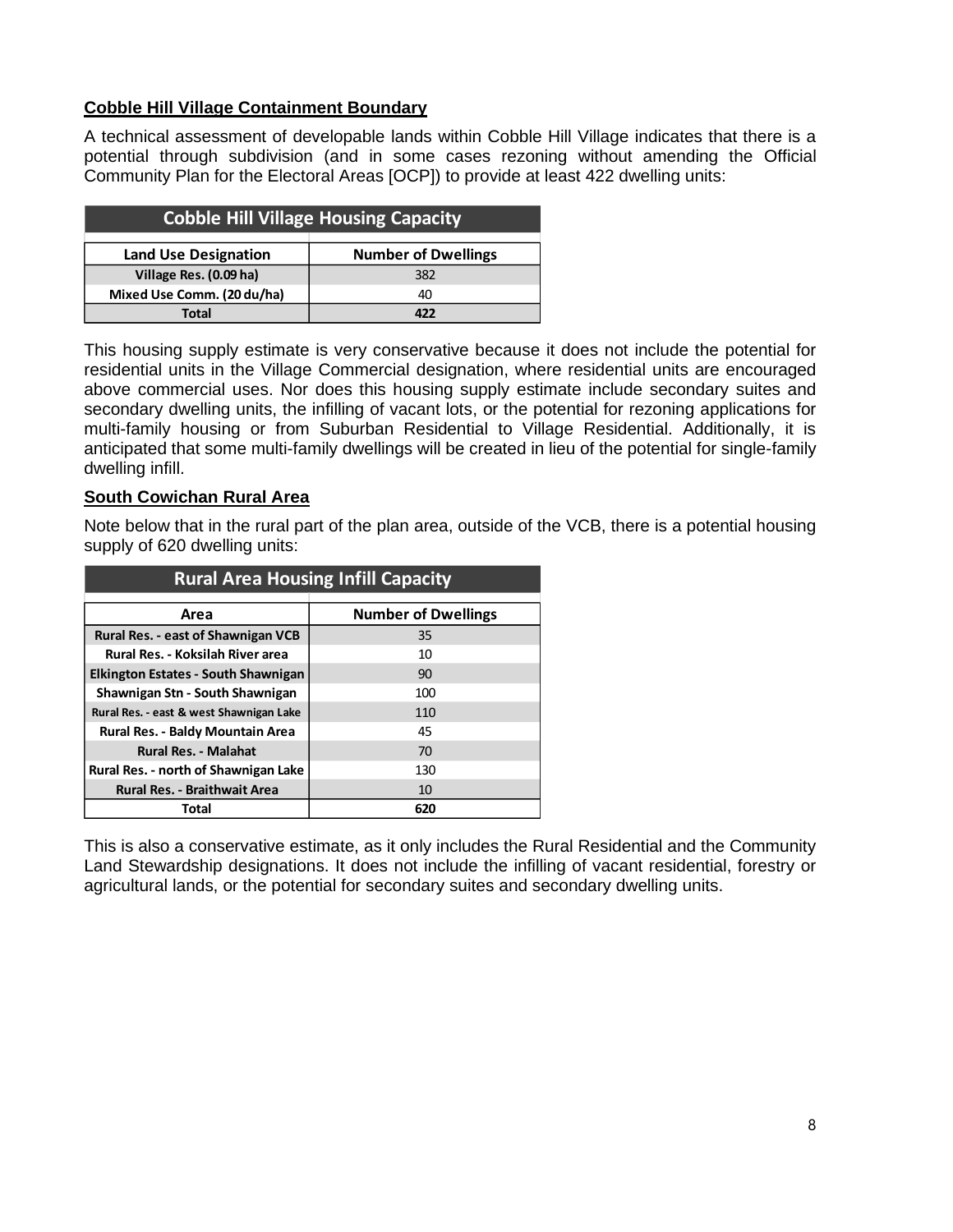## **Electoral Areas A, B, C, South Cowichan Housing Supply**

As outlined in the following table, there is an estimated potential for 3,857 dwelling units in the South Cowichan, under the policy framework of the OCP:

| <b>Total South Cowichan Housing Supply</b> |                            |  |  |  |
|--------------------------------------------|----------------------------|--|--|--|
| Area                                       | <b>Number of Dwellings</b> |  |  |  |
| <b>Mill Bay VCB</b>                        | 1,767                      |  |  |  |
| <b>Shawnigan VCB</b>                       | 1,148                      |  |  |  |
| <b>Cobble Hill VCB</b>                     | 422                        |  |  |  |
| <b>South Cowichan Rural Area</b>           | 620                        |  |  |  |
| <b>Total Housing Capacity</b>              | 3.957                      |  |  |  |

The anticipated housing need to 2026 is 2,220 dwellings. Therefore, the potential supply of 3,957 dwellings not only fulfills the five-year requirement of the *Local Government Act*, but also far exceeds the need for future housing under this OCP to 2026, with a surplus supply of 1,737 dwellings.

### **Future Housing**

While most residential development is encouraged to occur through the infilling of lands within the village containment boundaries, some will occur through infilling outside of the VCBs, in the Rural Residential designation. It is important to ensure that the plan area can absorb the anticipated future need for housing. This will require a focus on the housing potential within each VCB as well as in the rural area.

Potential housing supply is generally considered to be the amount of housing that can be created within the policy framework of an official community plan, without amending the OCP. This includes the number of currently vacant developable parcels and the potential number of parcels that could be created through the rezoning and/or subdivision of parcels.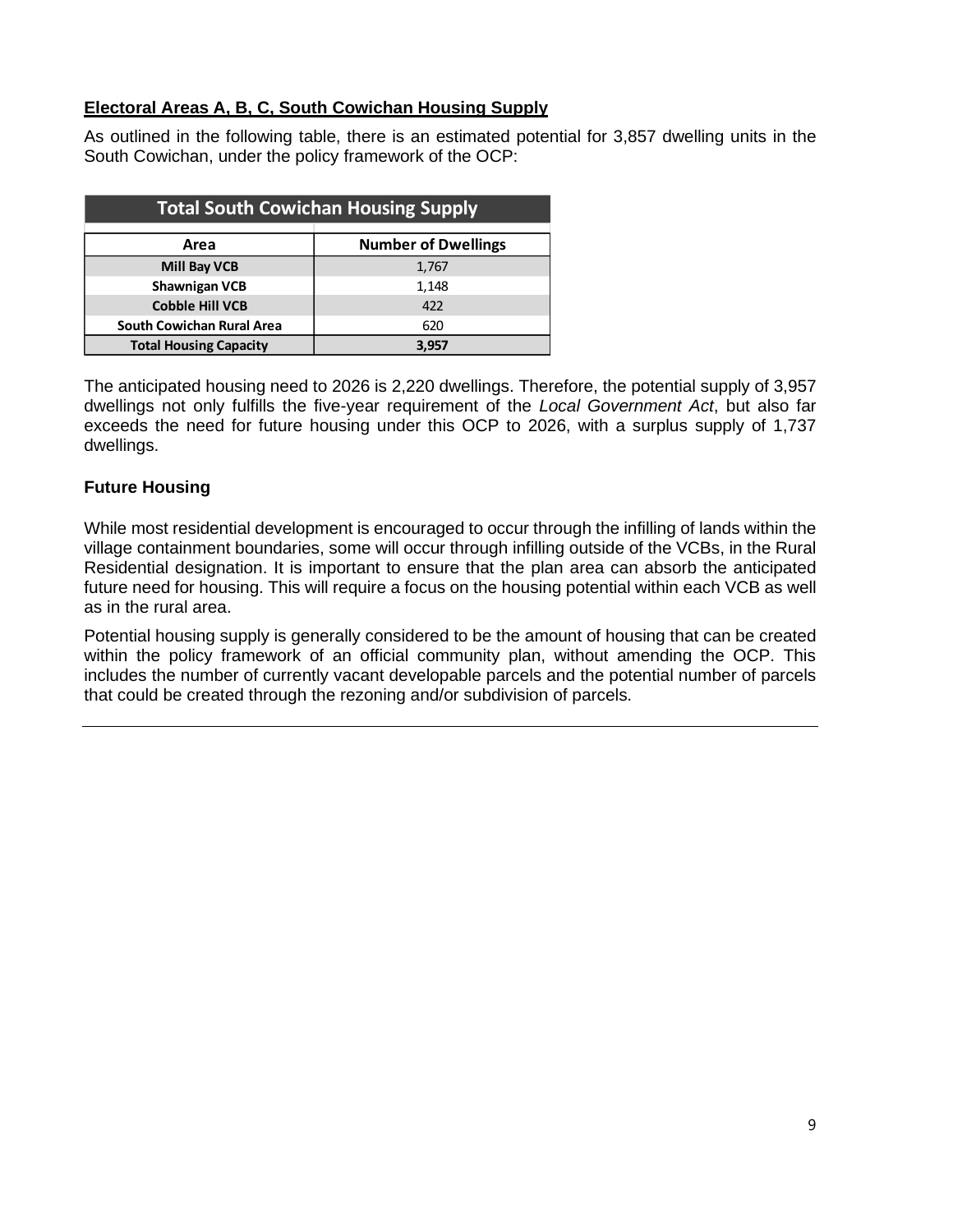## **Electoral Area D**

### **Population**

| <b>Recent Census Total Population Counts</b><br><b>Electoral Area D</b> |       |  |  |  |
|-------------------------------------------------------------------------|-------|--|--|--|
|                                                                         |       |  |  |  |
| Year                                                                    | Total |  |  |  |
| 2006                                                                    | 2,820 |  |  |  |
| 2011                                                                    | 2,970 |  |  |  |
| 2016                                                                    | 3,245 |  |  |  |
| 06-'16 Abs                                                              | 425   |  |  |  |
| 06-'16 Rel                                                              | 15%   |  |  |  |

# **Recent Census Population Counts by Age Group Electoral Area D**

| Year / Age | $0 - 14$ | 15-24  | 25-44 | 45-64 | 65-84 | $85+$ | <b>Total</b> |
|------------|----------|--------|-------|-------|-------|-------|--------------|
| 2006       | 425      | 305    | 595   | 1,010 | 450   | 35    | 2,820        |
| 2011       | 460      | 270    | 560   | 1,105 | 520   | 55    | 2,970        |
| 2016       | 465      | 265    | 635   | 1,115 | 710   | 60    | 3,245        |
| 06-'16 Abs | 40       | $-40$  | 40    | 105   | 260   | 25    | 425          |
| 06-'16 Rel | 9%       | $-13%$ | 7%    | 10%   | 58%   | 71%   | 15%          |

Electoral Area D – Cowichan Bay is also expected to continue to grow, although the rate of growth should not exceed 1%, consistent with the historical rate of growth in the community between 1986 and 2011. Assuming an average growth rate of approximately one per cent annually, the projected 2036 population for Electoral Area D – Cowichan Bay is 3,819 people—849 (28%) more than the 2011 census. The following table indicates the population growth by age group anticipated in Electoral Area D – Cowichan Bay between 2011 and 2036.

| <b>Projected Total Population</b> |                         |  |  |  |
|-----------------------------------|-------------------------|--|--|--|
|                                   | <b>Electoral Area D</b> |  |  |  |
| Year                              | <b>Total</b>            |  |  |  |
| 2016                              | 3,153                   |  |  |  |
| 2017                              |                         |  |  |  |
| 2018                              |                         |  |  |  |
| 2019                              |                         |  |  |  |
| 2020                              |                         |  |  |  |
| 2021                              | 3,345                   |  |  |  |
| 2022                              |                         |  |  |  |
| 2023                              |                         |  |  |  |
| 2024                              |                         |  |  |  |
| 2025                              |                         |  |  |  |
| 2026                              | 3,526                   |  |  |  |
| 2031                              | 3,681                   |  |  |  |
| 2036                              | 3,819                   |  |  |  |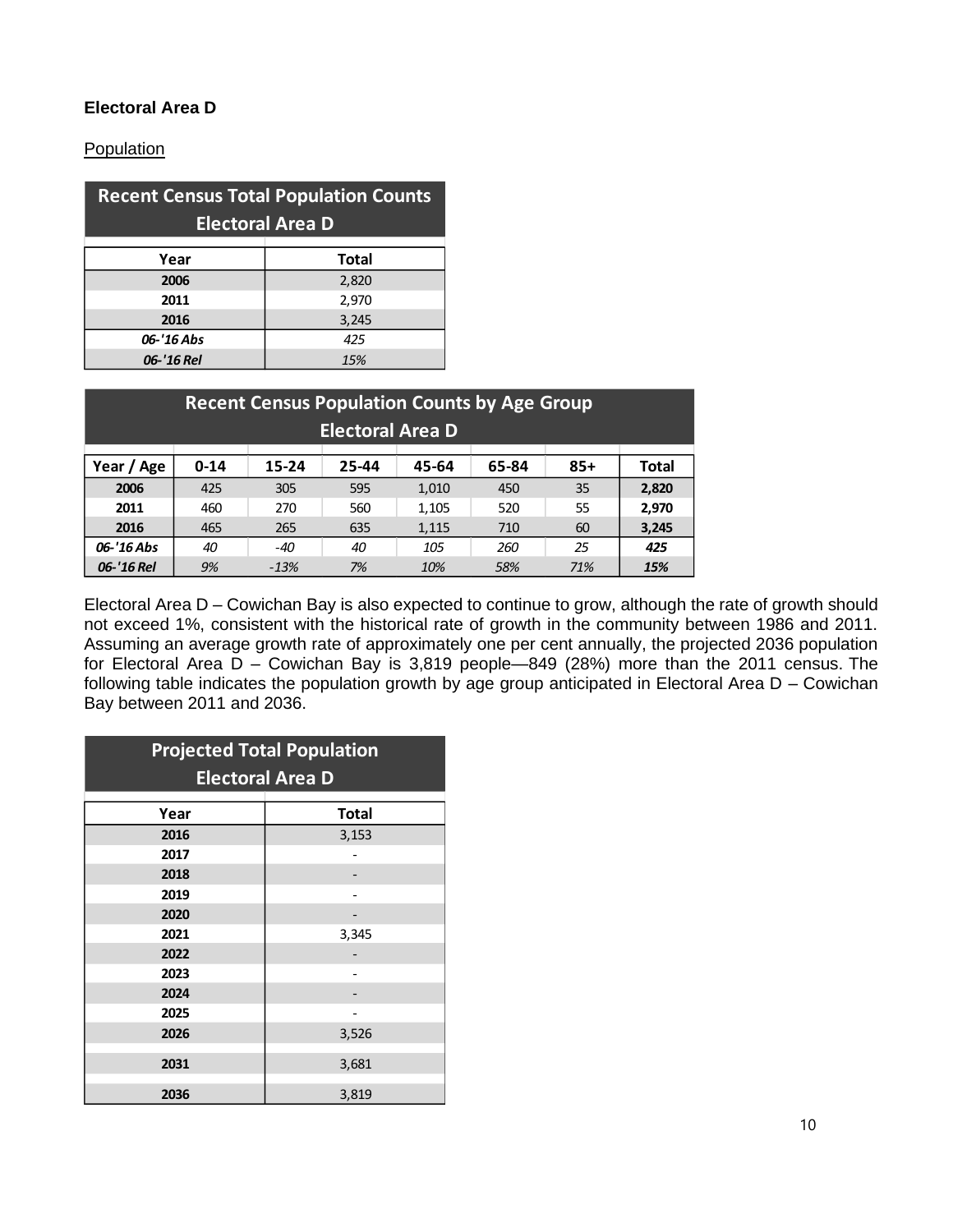| <b>Projected Population by Age Group</b> |                                                                       |     |     |       |     |     |       |
|------------------------------------------|-----------------------------------------------------------------------|-----|-----|-------|-----|-----|-------|
| <b>Electoral Area D</b>                  |                                                                       |     |     |       |     |     |       |
| Year / Age                               | <b>Total</b><br>65-84<br>15-24<br>45-64<br>$85+$<br>$0 - 14$<br>25-44 |     |     |       |     |     |       |
| 2016                                     | 473                                                                   | 243 | 648 | 1,078 | 644 | 67  | 3,153 |
| 2021                                     | 514                                                                   | 224 | 729 | 1,040 | 763 | 75  | 3,345 |
| 2026                                     | 554                                                                   | 229 | 782 | 1,008 | 870 | 83  | 3,526 |
| 2031                                     | 575                                                                   | 250 | 821 | 1,000 | 932 | 101 | 3,681 |
| 2036                                     | 580                                                                   | 271 | 797 | 1,125 | 913 | 132 | 3,819 |

**Source:** Statistics Canada, BC Stats, Cowichan Valley Regional District (CVRD) Calculations (Note: Population projections for Electoral Area D – Cowichan Bay are derived from BC Stats' P.E.O.P.L.E. 36 projections for the CVRD with five-year age interval data aggregated to broader age categories. Population projections are not routinely prepared by BC Stats for small areas such as Electoral Area D – Cowichan Bay. However, the recommended method for developing population projections for small areas is to use the projection that has been developed for the greater region—in this case, the CVRD.)

Notably, the population will age considerably. Between 2011 and 2036, it is expected that the 65 and older age cohort will grow from 19% to 27% of the total population. In absolute terms, this means that the 65 and older age cohort will almost double (from 575 to 1,045) and that the 85 and older age cohort will almost triple (from 55 to 132). During the same period, while the total population will grow, there is expected to be little change in the 15 to 24 and 45 to 64 age cohorts. Some moderate growth will be seen in the 0 to 14 and 25 to 44 age cohorts. The following chart shows the change in population age distribution (in absolute values) that is anticipated between 2011 and 2036.

At the time of preparing this plan, household data for Electoral Area D – Cowichan Bay was not yet available from the 2011 Census. Hence, the 2006 census data was used to describe the household profile of the area, as shown in the following chart. In 2006, the 1,160 households in

| <b>Household Type, 2006 Census</b>  |              |  |  |  |
|-------------------------------------|--------------|--|--|--|
| <b>Electoral Area D</b>             |              |  |  |  |
| Type                                | <b>Total</b> |  |  |  |
| <b>Couples with Children</b>        | 25%          |  |  |  |
| <b>Couples without Children</b>     | 38%          |  |  |  |
| <b>Lone-parent Households</b>       | 10%          |  |  |  |
| <b>One-person Households</b><br>24% |              |  |  |  |
| <b>Other Households</b><br>3%       |              |  |  |  |
| Source: Statistics Canada           |              |  |  |  |

Electoral Area D – Cowichan Bay included 290 (25%) couple households with children, 445 (38%) couple households without children, 115 (10%) lone parent households, 275 (24%) oneperson households and 35 (3%) other household types. At 38%, couple households without children exceeded the provincial total of 30%.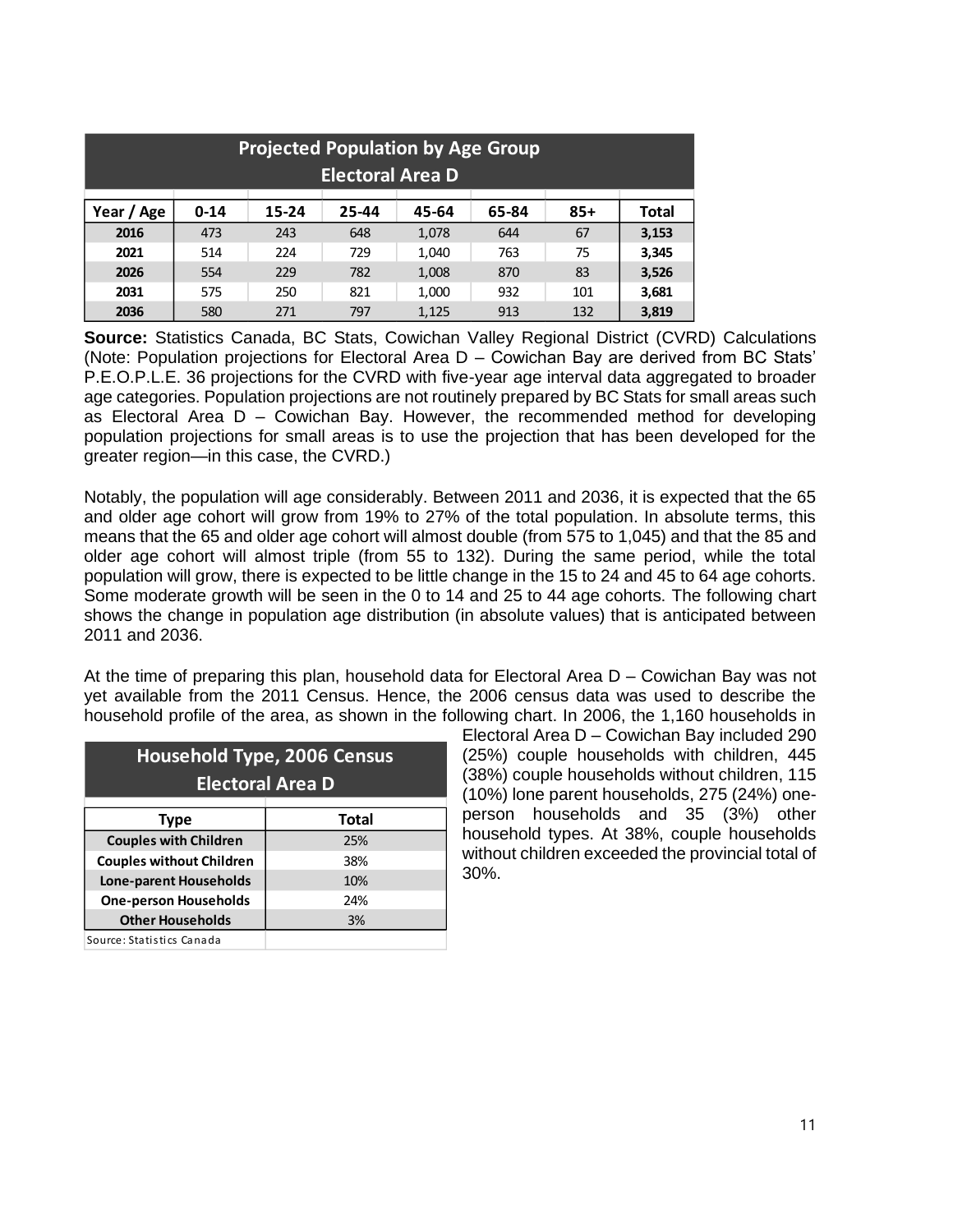Demographic analysis points to shrinking household sizes. In 1986, the average Cowichan Valley household had 2.7 people. By 2006, household size had fallen to 2.4 people and in 2011, to 2.3 people. Applying BC Stats' methodology to create household projections, it is expected that average household size will fall to 2.2 persons per household in Electoral Area D – Cowichan Bay, as shown in the following chart.

| <b>Population &amp; Households</b><br><b>Electoral Area D</b> |            |                   |                    |  |  |
|---------------------------------------------------------------|------------|-------------------|--------------------|--|--|
| Year                                                          | Population | <b>Households</b> | <b>Avg HH Size</b> |  |  |
| 2006                                                          | 2,823      | 1,160             | 2.4                |  |  |
| 2011                                                          | 2,971      | 1,265             | 2.3                |  |  |
| 2016                                                          | 3,153      | 1,433             | 2.2                |  |  |
| 2026                                                          | 3,526      | 1,602             | 2.2                |  |  |
| 2036                                                          | 3,819      | 1,736             | 2.2                |  |  |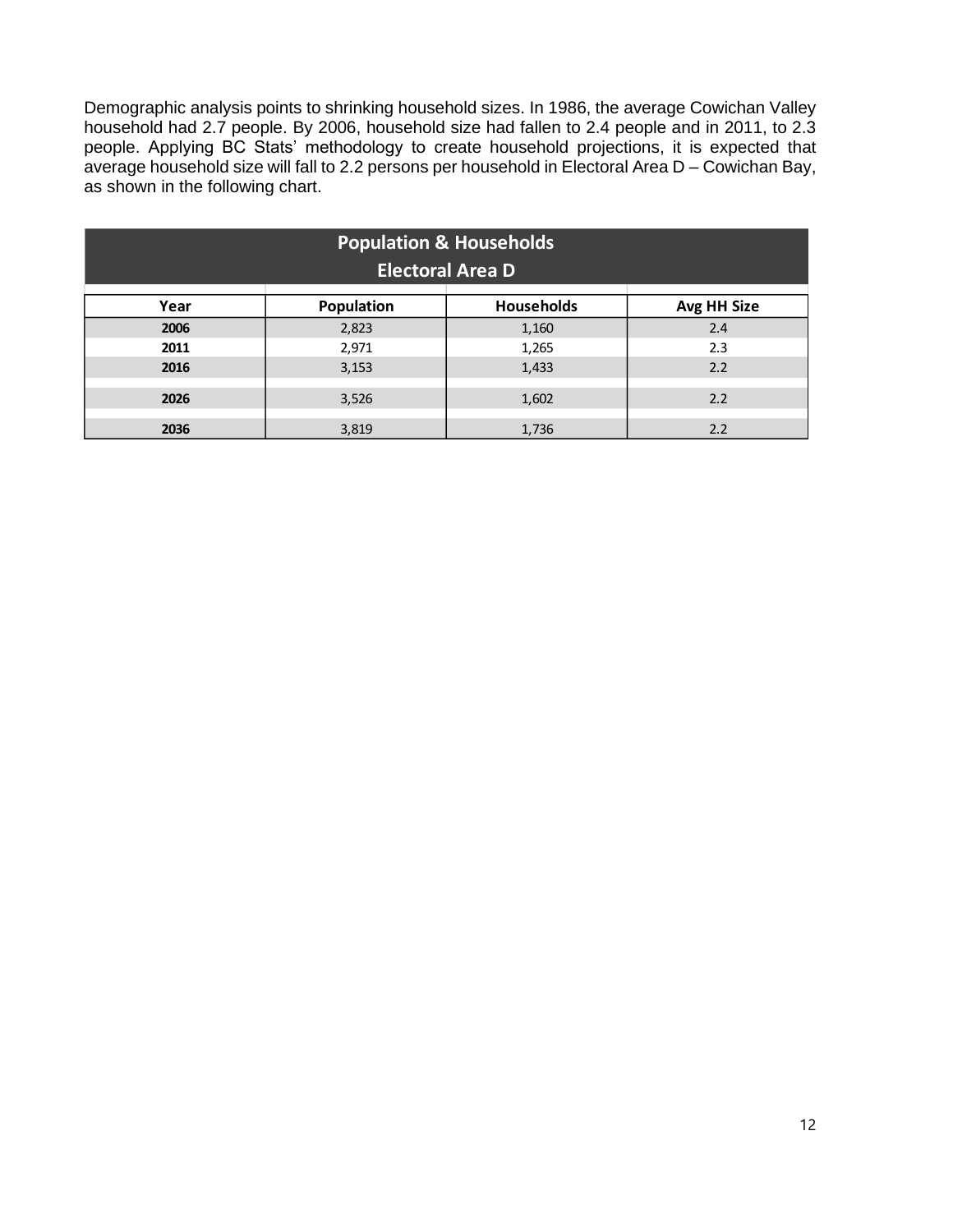### Housing Needs

The table below indicates the projected growth in households and corresponding housing units that are required to accommodate project population growth. Based on the projections, about 460 housing units are needed by 2036.

| Electoral Area D Household & Housing Demand Projections: 2006 - 2036                                                        |                   |                   |             |                                                                   |                                                                 |                                                               |
|-----------------------------------------------------------------------------------------------------------------------------|-------------------|-------------------|-------------|-------------------------------------------------------------------|-----------------------------------------------------------------|---------------------------------------------------------------|
| Year                                                                                                                        | <b>Population</b> | <b>Households</b> | Avg HH Size | <b>Total Private</b><br><b>Dwellings</b><br>(for usual residents) | <b>Total Projected</b><br><b>New Dwellings</b><br><b>Needed</b> | <b>Net Projected</b><br><b>New Dwellings</b><br><b>Needed</b> |
| 2006                                                                                                                        | 2,823             | 1,160             | 2.4         |                                                                   |                                                                 |                                                               |
| 2011                                                                                                                        | 2,971             | 1,265             | 2.3         | 1,269                                                             |                                                                 | $\overline{\phantom{a}}$                                      |
| 2016                                                                                                                        | 3,153             | 1,433             | 2.2         |                                                                   | 273                                                             | 150                                                           |
| 2026                                                                                                                        | 3,526             | 1,602             | 2.2         |                                                                   | 442                                                             | 319                                                           |
| 2036                                                                                                                        | 3,819             | 1,736             | 2.2         |                                                                   | 576                                                             | 453                                                           |
| $\mathsf{C}$ auros: $\mathsf{D} \mathsf{C}$ $\mathsf{C}$ tate $\mathsf{C}$ $\mathsf{D} \mathsf{D}$ $\mathsf{C}$ algulations |                   |                   |             |                                                                   |                                                                 |                                                               |

Source: BC Stats, CVRD Calculations

### **Future Housing**

The Village Residential designation is intended to accommodate primarily residential uses and a variety of households and housing types, in anticipation of future population growth that is in keeping with the village character and community well-being. The Village Residential designation accommodates area residents in a manner that supports the efficient and economical provision of services such as water, sewer, solid waste and recycling collection, and public transit along with amenities such as parks, trails and safe roadside pedestrian pathways.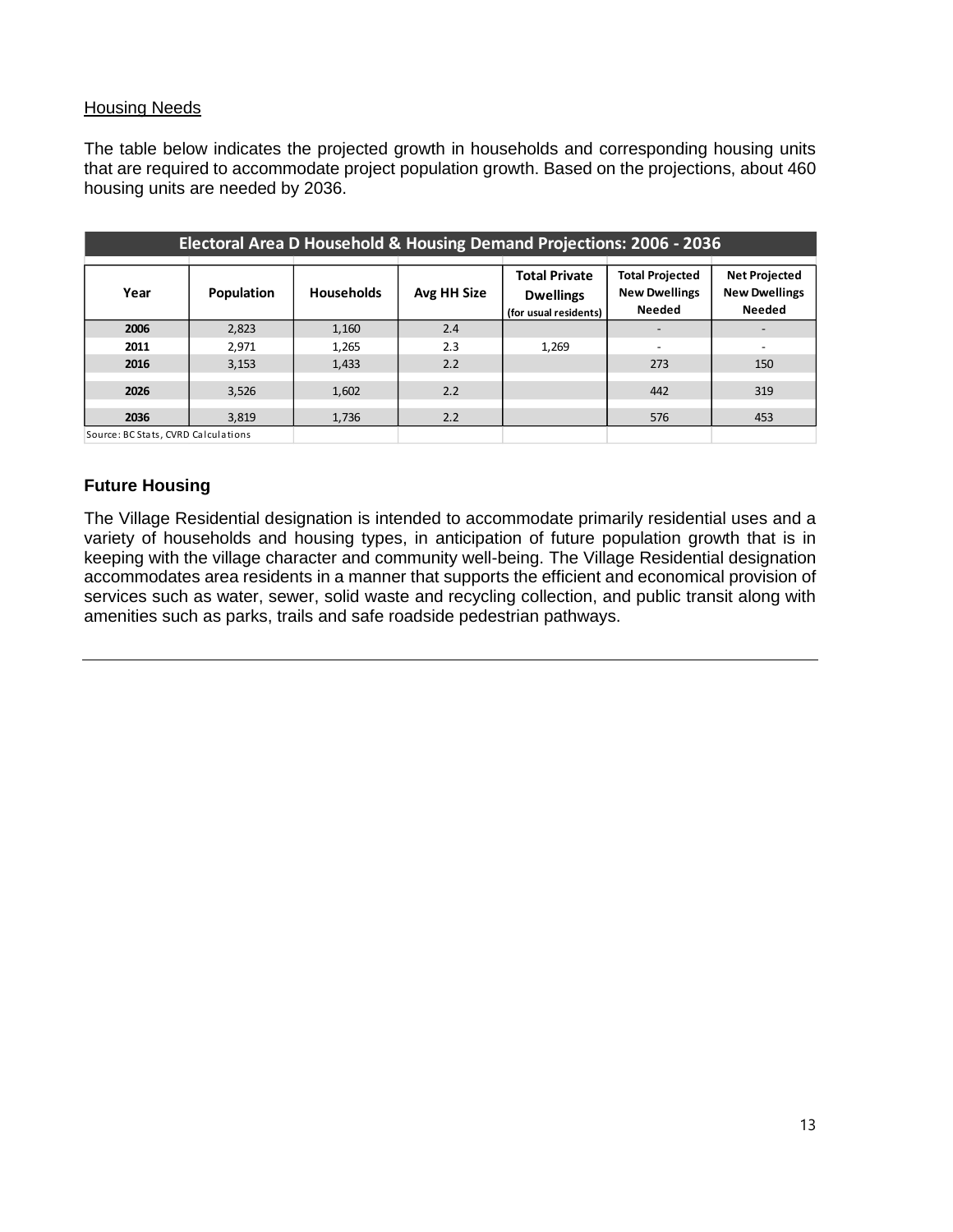# **Electoral Area E**

## **Population**

| <b>Recent Census Total Population Counts</b> |       |  |  |  |
|----------------------------------------------|-------|--|--|--|
| <b>Electoral Area E</b>                      |       |  |  |  |
| Year                                         | Total |  |  |  |
| 2006                                         | 3,880 |  |  |  |
| 2011                                         | 3,855 |  |  |  |
| 2016                                         | 4,120 |  |  |  |
| 06-'16 Abs                                   | 240   |  |  |  |
| 06-'16 Rel<br>6%                             |       |  |  |  |

# **Recent Census Population Counts by Age Group**

| <b>Electoral Area E</b> |          |        |       |            |       |       |              |
|-------------------------|----------|--------|-------|------------|-------|-------|--------------|
| Year / Age              | $0 - 14$ | 15-24  | 25-44 | 45-64      | 65-84 | $85+$ | <b>Total</b> |
| 2006                    | 675      | 515    | 935   | 1,300      | 420   | 35    | 3,880        |
| 2011                    | 610      | 460    | 875   | 1,395      | 485   | 40    | 3,855        |
| 2016                    | 675      | 400    | 945   | 1,410      | 660   | 55    | 4,120        |
| 06-'16 Abs              | 0        | $-115$ | 10    | <i>110</i> | 240   | 20    | 240          |
| 06-'16 Rel              | 0%       | $-22%$ | 1%    | 8%         | 57%   | 57%   | 6%           |

# **Projected Total Population Electoral Area E**

| Year | <b>Total</b> |
|------|--------------|
| 2016 |              |
| 2017 |              |
| 2018 |              |
| 2019 |              |
| 2020 |              |
| 2021 |              |
| 2022 |              |
| 2023 |              |
| 2024 |              |
| 2025 |              |
| 2026 |              |
|      |              |
| 2031 |              |
| 2036 |              |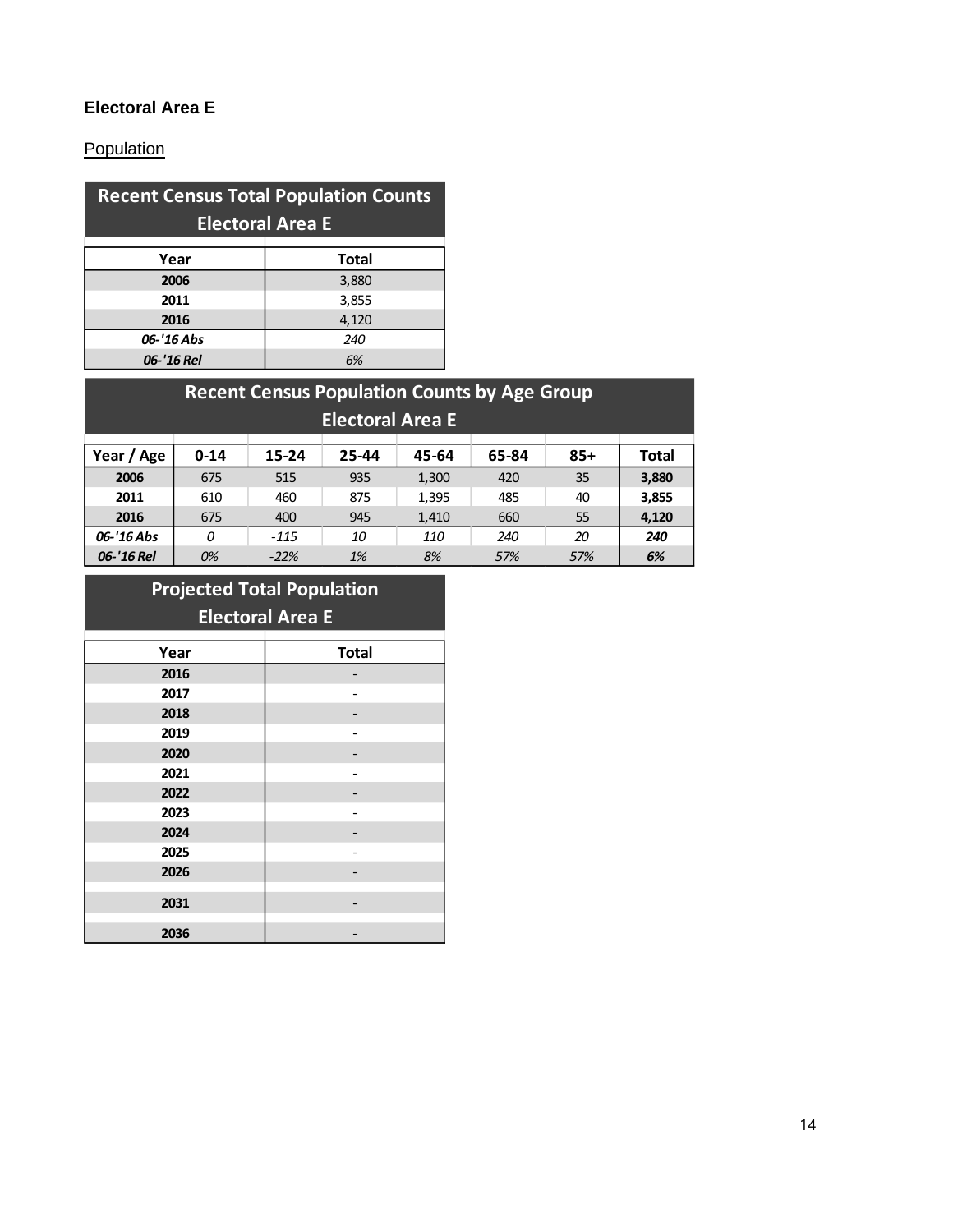| <b>Projected Population by Age Group</b> |          |                          |       |       |       |                          |                |  |
|------------------------------------------|----------|--------------------------|-------|-------|-------|--------------------------|----------------|--|
| <b>Electoral Area E</b>                  |          |                          |       |       |       |                          |                |  |
| Year / Age                               | $0 - 14$ | 15-24                    | 25-44 | 45-64 | 65-84 | $85+$                    | <b>Total</b>   |  |
| 2016                                     |          |                          |       |       |       |                          |                |  |
| 2021                                     |          | $\overline{\phantom{0}}$ |       |       |       | $\overline{\phantom{0}}$ | $\blacksquare$ |  |
| 2026                                     |          | $\overline{\phantom{0}}$ |       |       |       |                          | $\blacksquare$ |  |
| 2031                                     |          | $\overline{\phantom{a}}$ |       |       | -     |                          | $\blacksquare$ |  |
| 2036                                     |          |                          |       |       |       |                          |                |  |

# **Household Type, 2006 Census Electoral Area E**

| Type                            | Total |  |  |  |  |  |
|---------------------------------|-------|--|--|--|--|--|
| <b>Couples with Children</b>    |       |  |  |  |  |  |
| <b>Couples without Children</b> |       |  |  |  |  |  |
| <b>Lone-parent Households</b>   |       |  |  |  |  |  |
| <b>One-person Households</b>    |       |  |  |  |  |  |
| <b>Other Households</b>         |       |  |  |  |  |  |

| <b>Population &amp; Households</b><br><b>Electoral Area E</b> |                                                |  |  |  |  |  |  |  |  |
|---------------------------------------------------------------|------------------------------------------------|--|--|--|--|--|--|--|--|
| Year                                                          | <b>Households</b><br>Population<br>Avg HH Size |  |  |  |  |  |  |  |  |
| 2006                                                          |                                                |  |  |  |  |  |  |  |  |
| 2011                                                          |                                                |  |  |  |  |  |  |  |  |
| 2016                                                          |                                                |  |  |  |  |  |  |  |  |
| 2026                                                          |                                                |  |  |  |  |  |  |  |  |
| 2036                                                          |                                                |  |  |  |  |  |  |  |  |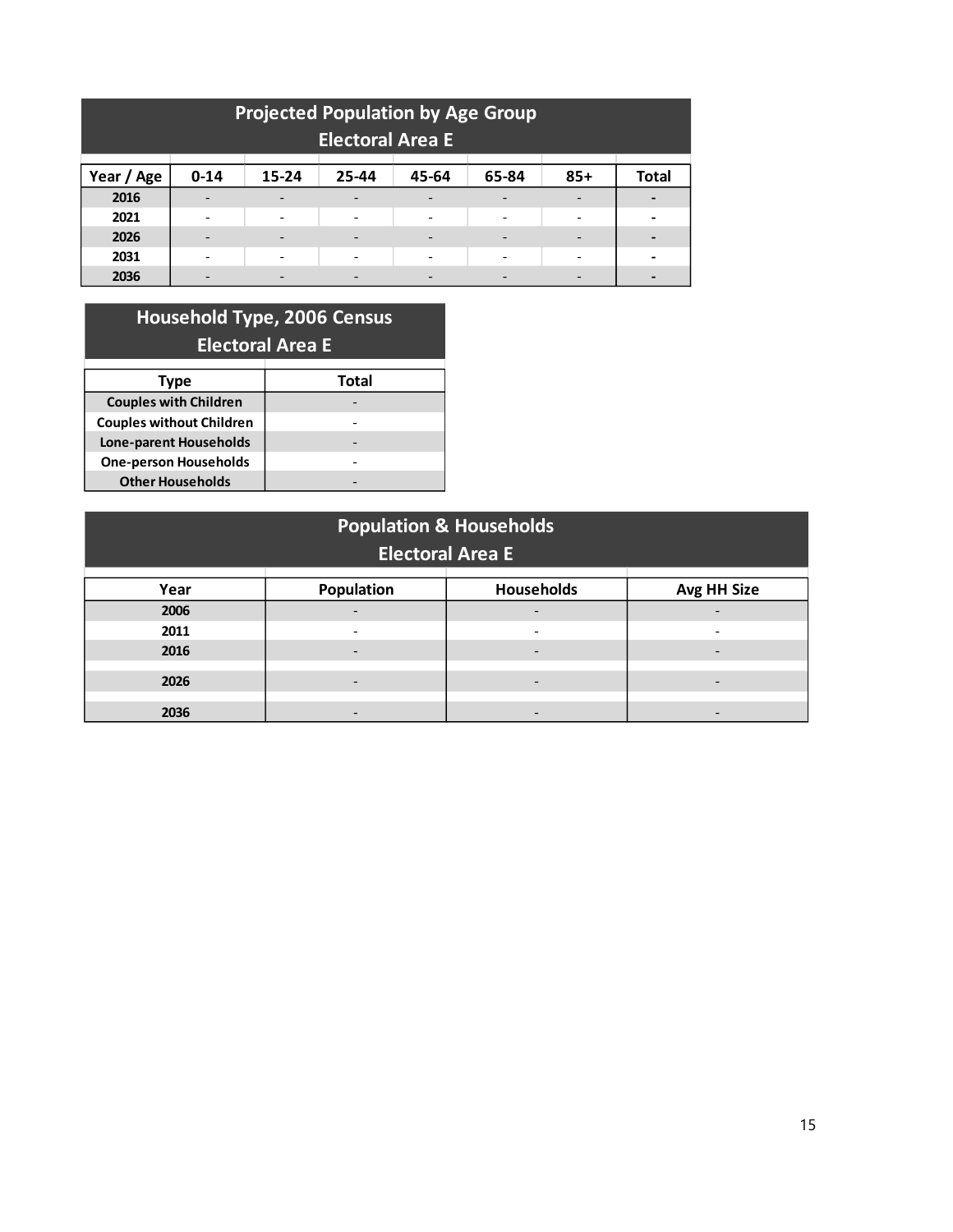Thepopulation of the Cowichan-Koksilah Community Plan Area was estimated to be 3,477 persons in 1991. This includes approximately 1,300 residential dwellings. Past trends indicate that: there

are approximately 35 new dwellings constructed in Cowichan-Koksilah each year. 1 Much of this growth is a result of infilling existing parcels. Some of it, however, was generated by new subdivisions, particularly in the Eagle Heights area.

Past trends and future population estimates in the Cowichan Valley suggests that Cowichan-Koksilah will be called upon to absorb some residential growth. As has been seen to this point in time, future growth will continue to be slow and steady. The revised estimation - year, 2000 population for Cowichan-Koksilah is 4,000. This considers that there may be limited opportunities for redesignation to urban and suburban residential purposes.

Where a review of residential land availability indicates that there is sufficient land available to satisfy the anticipated population growth over a five-year period or where additional residential areas would reduce the area's ability to economically provide for community services, designation of additional residential lands shall be denied or deferred until infilling of existing residential areas has occurred.

#### Housing Needs

The Regional Board may consider the prospect of Paldi developing as a future residential community if a suitable development can be provided with acceptable services and amenities and if the development receives public support.

In determining sites for future local commercial outlets in the Glenora, Sahtlam and Koksilah areas, priority should be placed on locating such uses adjacent to already established commercial uses.

So as to satisfy the potential demand for commercial goods and services, if the Paldi or West Sahtlam areas establish as an urban residential neighbourhood, some land in central locations to these neighbourhoods should be reserved for future local commercial uses.

**Future Housing**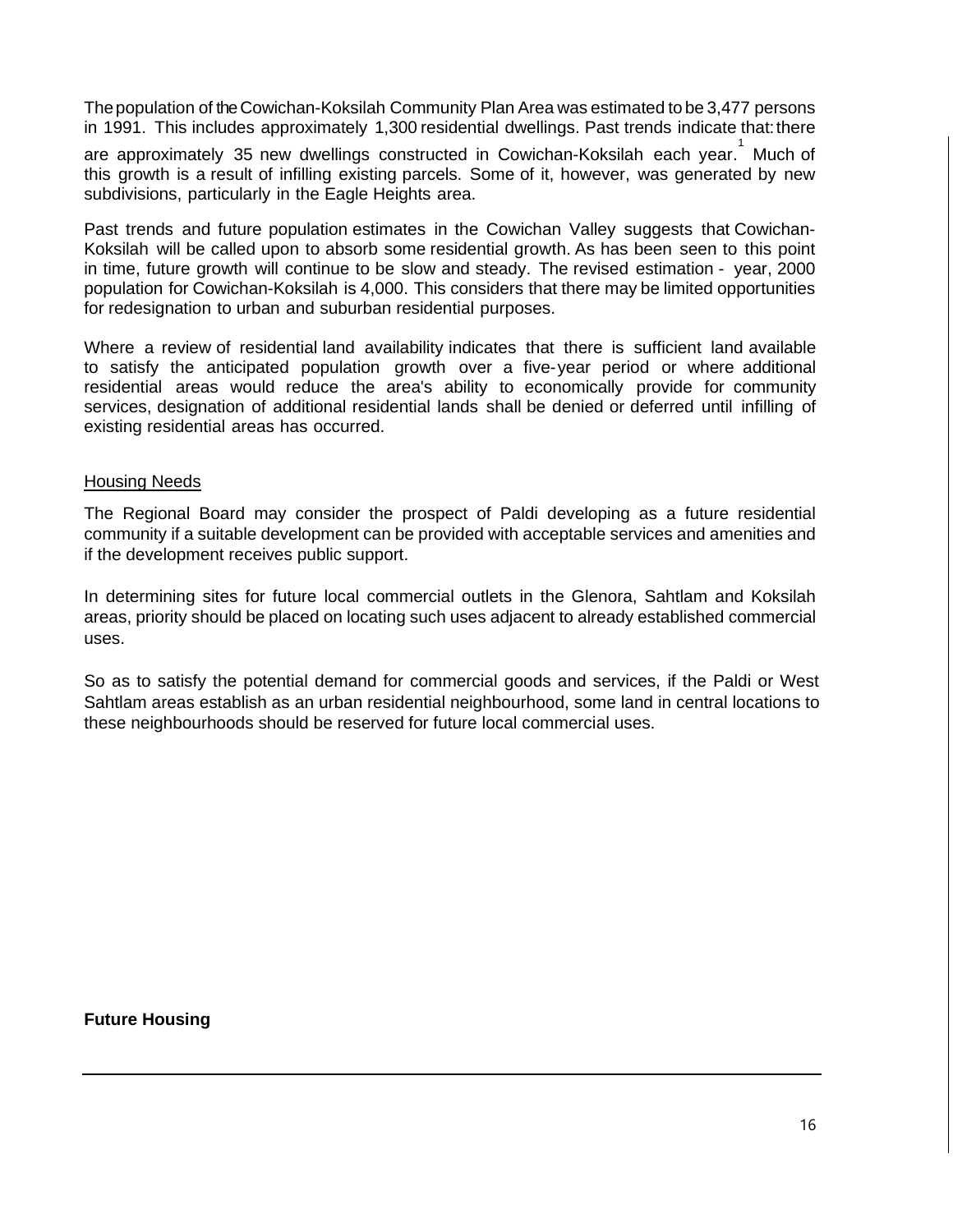## **Electoral Area F**

**Population** 

| <b>Recent Census Total Population Counts</b><br><b>Electoral Area F</b> |              |  |  |  |  |  |
|-------------------------------------------------------------------------|--------------|--|--|--|--|--|
|                                                                         |              |  |  |  |  |  |
| Year                                                                    | <b>Total</b> |  |  |  |  |  |
| 2006                                                                    | 1,745        |  |  |  |  |  |
| 2011                                                                    | 1,650        |  |  |  |  |  |
| 2016                                                                    | 1,630        |  |  |  |  |  |
| 06-'16 Abs<br>$-115$                                                    |              |  |  |  |  |  |
| 06-'16 Rel                                                              | -7%          |  |  |  |  |  |

| <b>Recent Census Population Counts by Age Group</b> |          |        |        |       |       |       |              |  |
|-----------------------------------------------------|----------|--------|--------|-------|-------|-------|--------------|--|
| <b>Electoral Area F</b>                             |          |        |        |       |       |       |              |  |
|                                                     |          |        |        |       |       |       |              |  |
| Year / Age                                          | $0 - 14$ | 15-24  | 25-44  | 45-64 | 65-84 | $85+$ | <b>Total</b> |  |
| 2006                                                | 255      | 220    | 390    | 640   | 235   | 5     | 1,745        |  |
| 2011                                                | 210      | 160    | 310    | 695   | 255   | 10    | 1,650        |  |
| 2016                                                | 180      | 130    | 315    | 640   | 345   | 25    | 1,630        |  |
| 06-'16 Abs                                          | $-75$    | -90    | $-75$  | 0     | 110   | 20    | $-115$       |  |
| 06-'16 Rel                                          | $-29%$   | $-41%$ | $-19%$ | 0%    | 47%   | 400%  | $-7%$        |  |

# **Projected Total Population Electoral Area F**

| Year | <b>Total</b> |
|------|--------------|
| 2016 |              |
| 2017 |              |
| 2018 |              |
| 2019 |              |
| 2020 |              |
| 2021 |              |
| 2022 |              |
| 2023 |              |
| 2024 |              |
| 2025 |              |
| 2026 |              |
|      |              |
| 2031 |              |
| 2036 |              |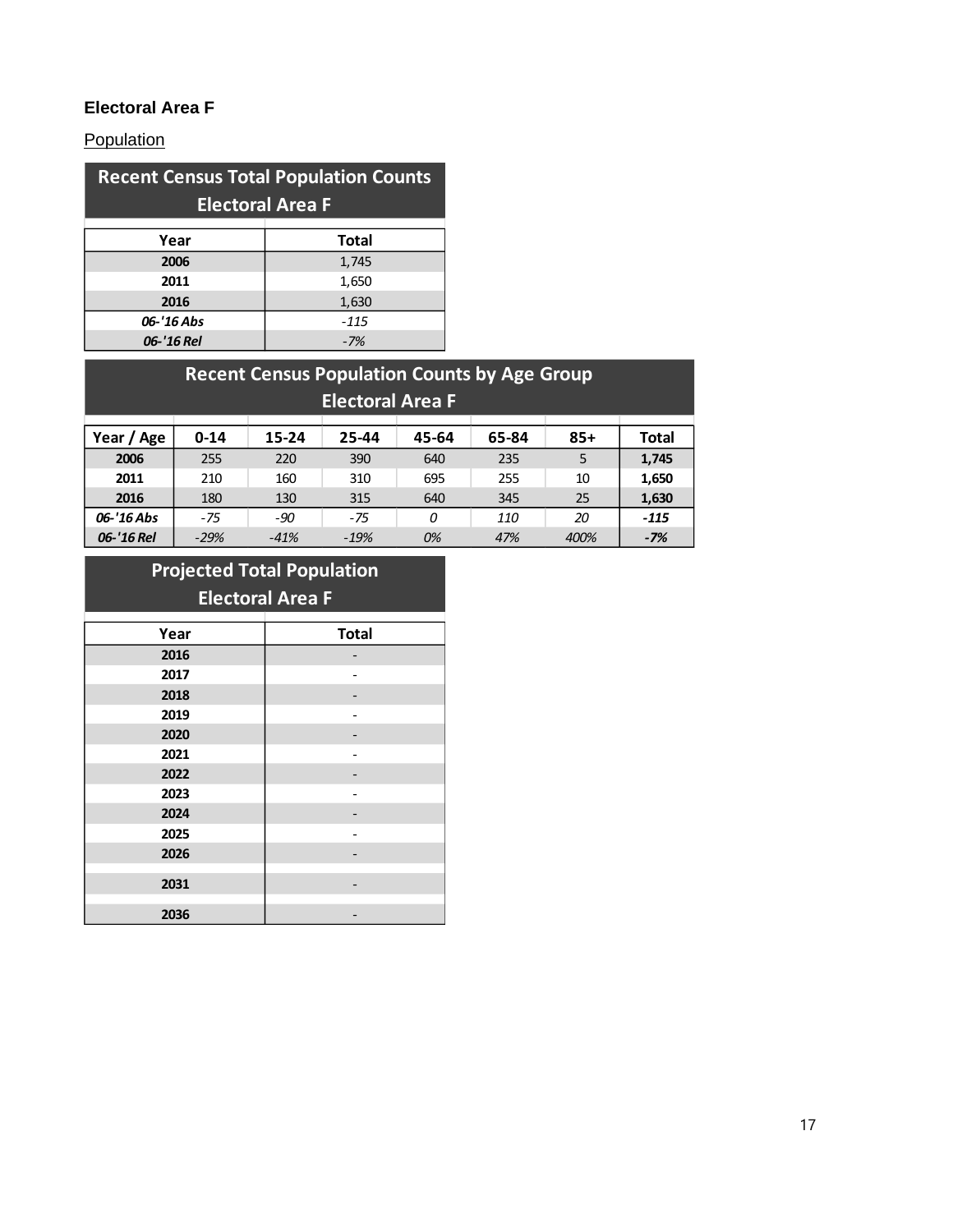| <b>Projected Population by Age Group</b> |          |       |       |       |       |       |              |  |
|------------------------------------------|----------|-------|-------|-------|-------|-------|--------------|--|
| <b>Electoral Area F</b>                  |          |       |       |       |       |       |              |  |
|                                          |          |       |       |       |       |       |              |  |
| Year / Age                               | $0 - 14$ | 15-24 | 25-44 | 45-64 | 65-84 | $85+$ | <b>Total</b> |  |
| 2016                                     |          |       |       |       |       |       |              |  |
| 2021                                     |          |       |       |       |       |       |              |  |
| 2026                                     |          |       |       |       |       |       |              |  |
| 2031                                     |          |       |       |       |       |       |              |  |
| 2036                                     |          |       |       |       |       |       |              |  |

# **Household Type, 2006 Census Electoral Area F**

| Type                            | Total |
|---------------------------------|-------|
| <b>Couples with Children</b>    |       |
| <b>Couples without Children</b> |       |
| <b>Lone-parent Households</b>   |       |
| <b>One-person Households</b>    |       |
| <b>Other Households</b>         |       |

| <b>Population &amp; Households</b><br><b>Electoral Area F</b> |  |  |  |  |  |  |  |  |
|---------------------------------------------------------------|--|--|--|--|--|--|--|--|
| Population<br>Households<br><b>Avg HH Size</b><br>Year        |  |  |  |  |  |  |  |  |
| 2006                                                          |  |  |  |  |  |  |  |  |
| 2011                                                          |  |  |  |  |  |  |  |  |
| 2016                                                          |  |  |  |  |  |  |  |  |
| 2026                                                          |  |  |  |  |  |  |  |  |
| 2036                                                          |  |  |  |  |  |  |  |  |

Infilling shall be encouraged in existing residential areas with the further designation of land for residential purposes conditional upon a review of land availability in the same general area. In cases where a review indicates that there is already a reasonable supply of building sites to satisfy anticipated population growth over the next five years, residential proposals should be denied or held in abeyance.

### Housing Needs

This section pertains to areas designated as Future Development Area. The intent of the Future Development Area is to provide for additional residential and tourist recreational commercial development over the long term. Areas designated as Future Development Area are intended to be composed primarily of single-family residential development with varying densities ranging from lot sizes of 695 sq. metres (7,480 sq. ft.) to 1 hectare (2.5 acres). A limited amount of tourist recreational commercial uses may be established, as well.

Lands within this designation are intended to remain in their current zones (Agriculture and Forestry) until a zoning amendment is proposed that addresses future uses for all lands within this area. It is anticipated that such a development, when proposed, will benefit the community of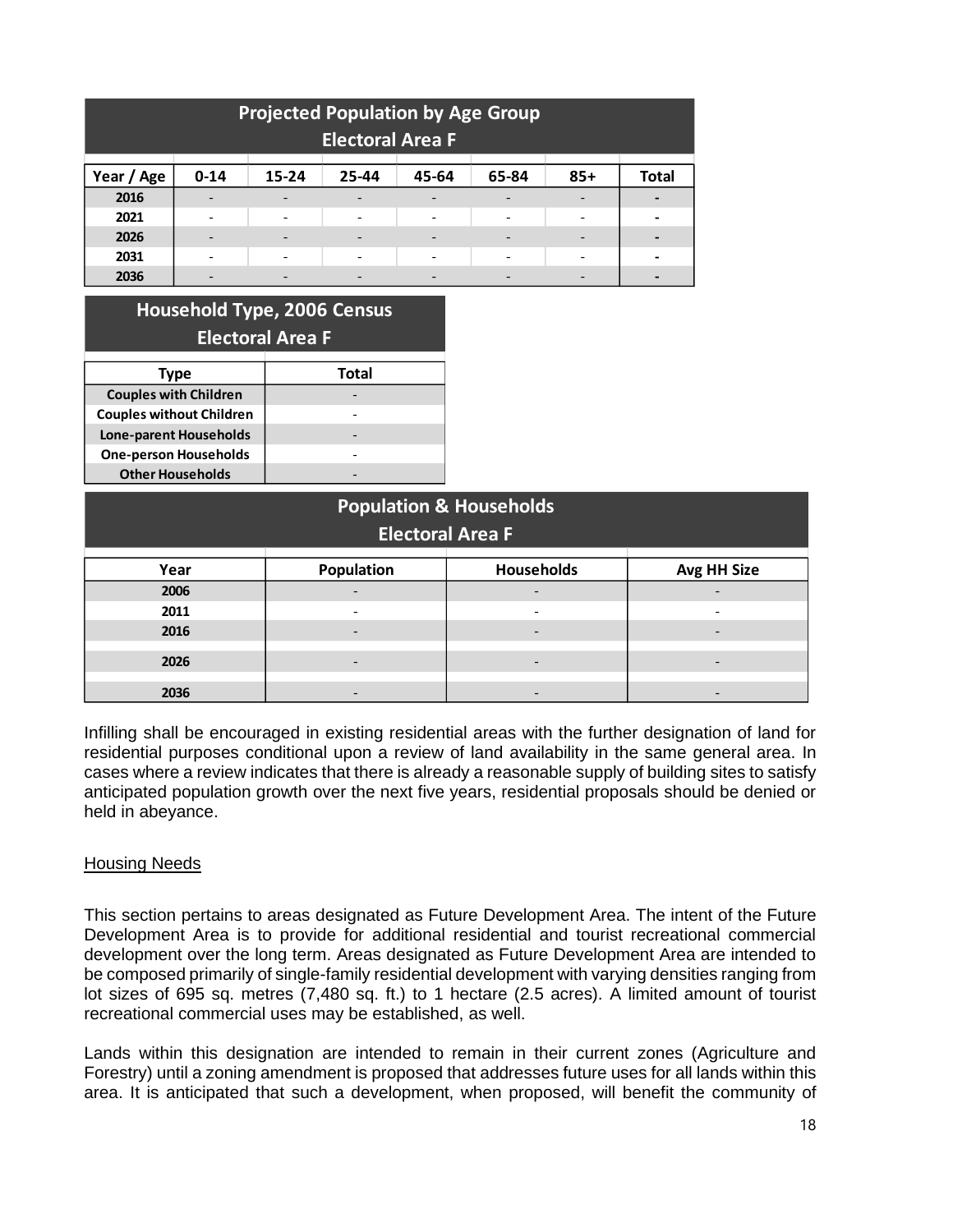Honeymoon Bay through improved servicing, the provision of parkland and the protection of environmental features.

### **Future Housing**

### **Electoral Area G**

**Population** 

| <b>Recent Census Total Population Counts</b><br><b>Electoral Area G</b> |       |  |  |  |  |  |
|-------------------------------------------------------------------------|-------|--|--|--|--|--|
| <b>Total</b><br>Year                                                    |       |  |  |  |  |  |
| 2006                                                                    | 2,245 |  |  |  |  |  |
| 2011                                                                    | 2,220 |  |  |  |  |  |
| 2016<br>2,325                                                           |       |  |  |  |  |  |
| 06-'16 Abs                                                              | 80    |  |  |  |  |  |
| 06-'16 Rel                                                              | 4%    |  |  |  |  |  |

# **Recent Census Population Counts by Age Group Electoral Area G**

| Year / Age | $0 - 14$ | 15-24  | 25-44  | 45-64 | 65-84 | $85+$ | Total |
|------------|----------|--------|--------|-------|-------|-------|-------|
| 2006       | 230      | 230    | 380    | 900   | 460   | 45    | 2,245 |
| 2011       | 195      | 195    | 290    | 960   | 505   | 70    | 2.220 |
| 2016       | 175      | 175    | 320    | 870   | 705   | 65    | 2,325 |
| 06-'16 Abs | -55      | -55    | -60    | -30   | 245   | 20    | 80    |
| 06-'16 Rel | $-24%$   | $-24%$ | $-16%$ | $-3%$ | 53%   | 44%   | 4%    |

# **Projected Total Population Electoral Area G**

| Year | <b>Total</b> |
|------|--------------|
| 2016 |              |
| 2017 |              |
| 2018 |              |
| 2019 |              |
| 2020 |              |
| 2021 |              |
| 2022 |              |
| 2023 |              |
| 2024 |              |
| 2025 |              |
| 2026 |              |
|      |              |
| 2031 |              |
| 2036 |              |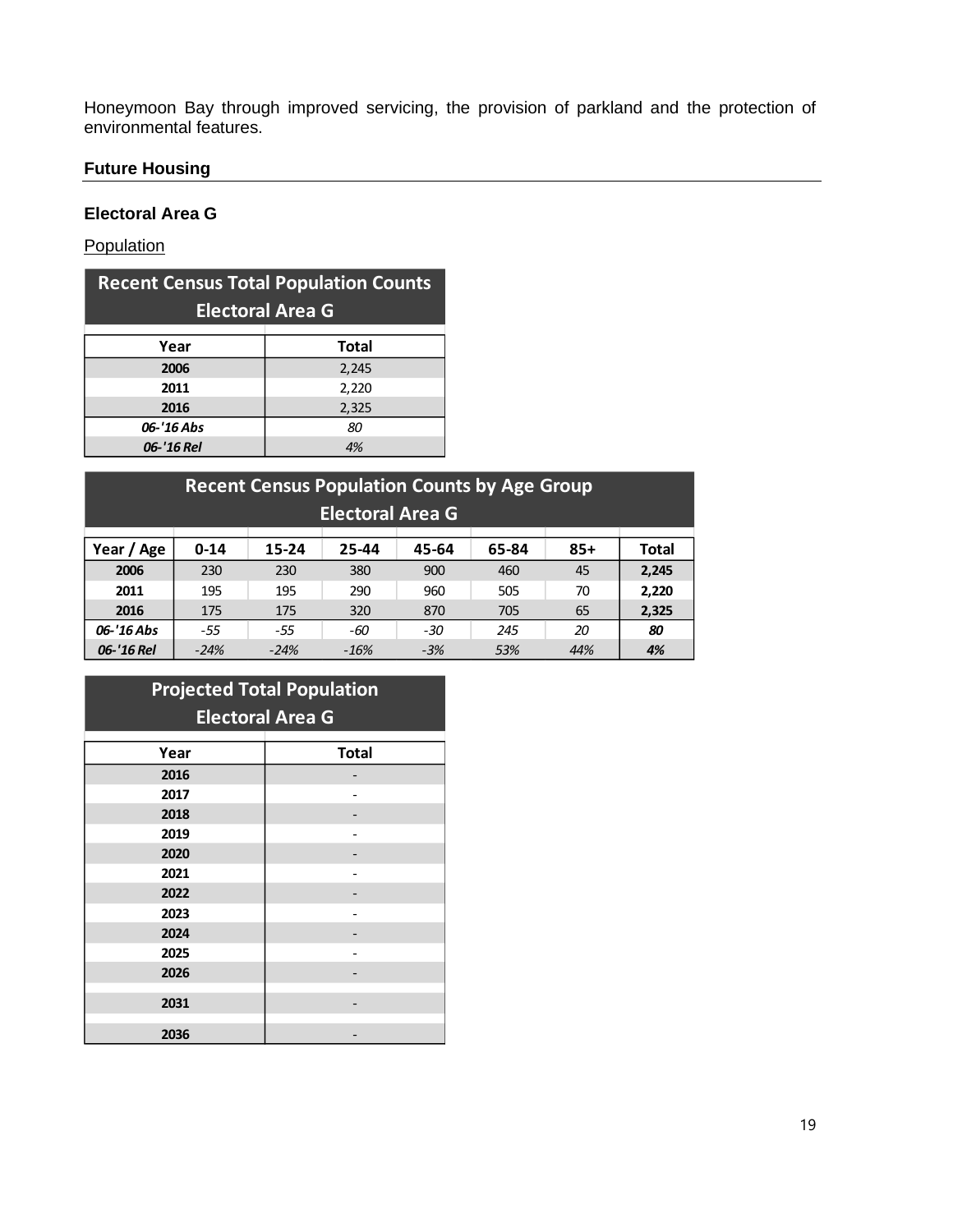| <b>Projected Population by Age Group</b> |                         |                          |       |       |       |       |              |  |  |
|------------------------------------------|-------------------------|--------------------------|-------|-------|-------|-------|--------------|--|--|
|                                          | <b>Electoral Area G</b> |                          |       |       |       |       |              |  |  |
| Year / Age                               | $0 - 14$                | 15-24                    | 25-44 | 45-64 | 65-84 | $85+$ | <b>Total</b> |  |  |
| 2016                                     |                         |                          |       |       |       |       |              |  |  |
| 2021                                     |                         |                          |       |       |       |       |              |  |  |
| 2026                                     |                         | $\overline{\phantom{0}}$ |       |       |       |       |              |  |  |
| 2031                                     |                         |                          |       |       |       |       |              |  |  |
| 2036                                     |                         |                          |       |       |       |       |              |  |  |

# **Type Total Household Type, 2006 Census Electoral Area G**

| <b>Couples with Children</b>    |  |
|---------------------------------|--|
| <b>Couples without Children</b> |  |
| <b>Lone-parent Households</b>   |  |
| <b>One-person Households</b>    |  |
| <b>Other Households</b>         |  |

| <b>Population &amp; Households</b><br><b>Electoral Area G</b> |                                                              |                          |  |  |  |  |  |  |
|---------------------------------------------------------------|--------------------------------------------------------------|--------------------------|--|--|--|--|--|--|
| Year                                                          | <b>Households</b><br><b>Population</b><br><b>Avg HH Size</b> |                          |  |  |  |  |  |  |
| 2006                                                          |                                                              |                          |  |  |  |  |  |  |
| 2011                                                          |                                                              | $\overline{\phantom{0}}$ |  |  |  |  |  |  |
| 2016                                                          |                                                              |                          |  |  |  |  |  |  |
| 2026                                                          |                                                              |                          |  |  |  |  |  |  |
| 2036                                                          |                                                              |                          |  |  |  |  |  |  |

Furthermore, Saltair relies on limited surface water resources that can sustain only limited population growth.

For the purpose of protecting the rural lifestyle and for sustaining the precious community water supply, the OCP will provide for limited population growth and will set clear limits on urban expansion. Throughout the community, the single-family dwelling will continue to be the predominant housing form, and the agrarian heritage of the community will be preserved.

#### Housing Needs

Until such time as a VCB is established, future residential growth needs will generally be accommodated by focusing most population growth in presently designated residential areas. Concentrated residential settlement patterns allow us to retain the rural character of the region.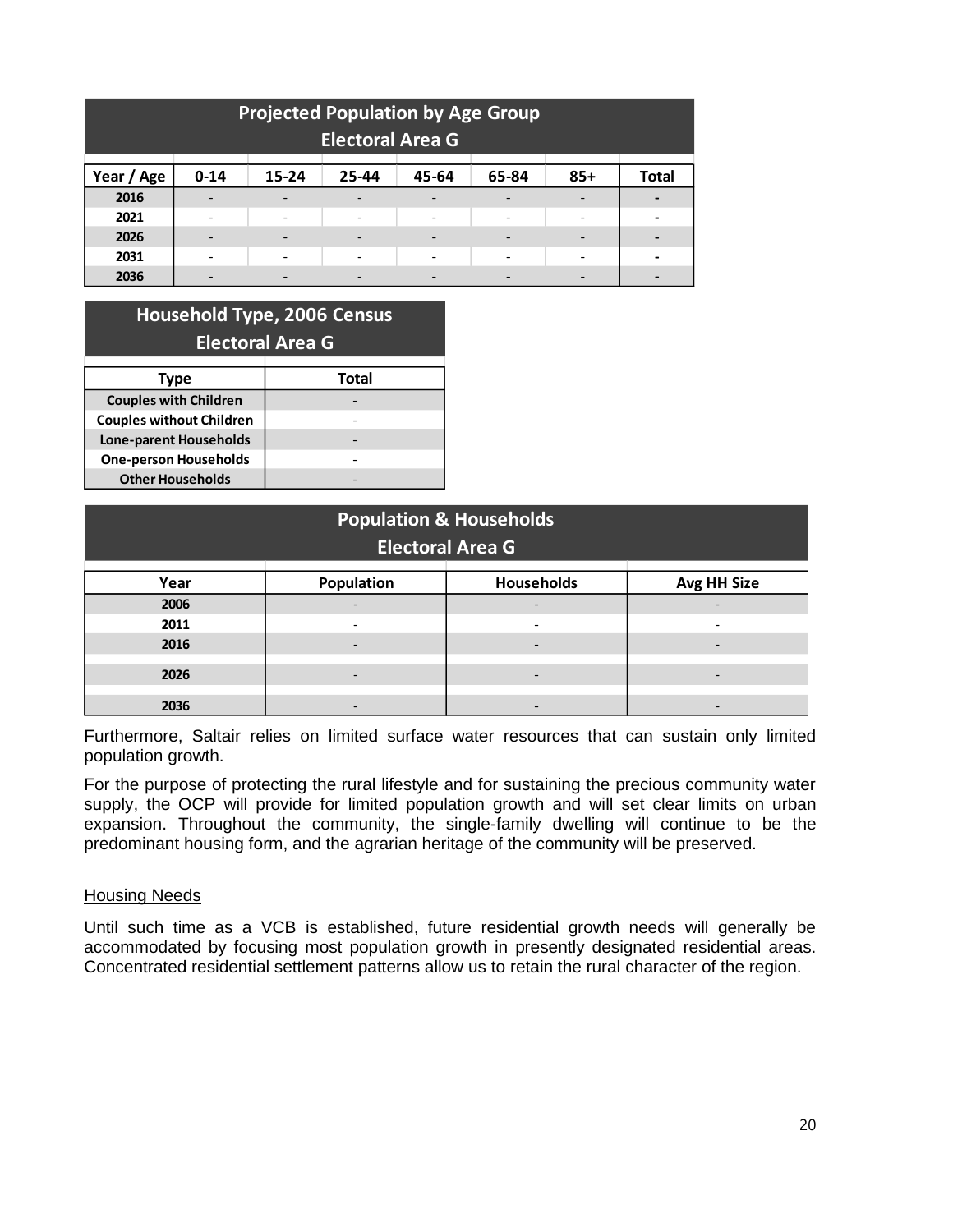## **Electoral Area H**

**Population** 

| <b>Recent Census Total Population Counts</b><br><b>Electoral Area H</b> |              |  |  |  |  |  |
|-------------------------------------------------------------------------|--------------|--|--|--|--|--|
|                                                                         |              |  |  |  |  |  |
| Year                                                                    | <b>Total</b> |  |  |  |  |  |
| 2006                                                                    | 2,275        |  |  |  |  |  |
| 2011                                                                    | 2,330        |  |  |  |  |  |
| 2016                                                                    | 2,445        |  |  |  |  |  |
| 06-'16 Abs                                                              | 170          |  |  |  |  |  |
| 06-'16 Rel                                                              | 7%           |  |  |  |  |  |

| <b>Recent Census Population Counts by Age Group</b> |          |       |        |       |       |       |              |  |
|-----------------------------------------------------|----------|-------|--------|-------|-------|-------|--------------|--|
| <b>Electoral Area H</b>                             |          |       |        |       |       |       |              |  |
| Year / Age                                          | $0 - 14$ | 15-24 | 25-44  | 45-64 | 65-84 | $85+$ | <b>Total</b> |  |
| 2006                                                | 280      | 210   | 465    | 900   | 360   | 55    | 2,275        |  |
| 2011                                                | 265      | 180   | 425    | 965   | 450   | 40    | 2,330        |  |
| 2016                                                | 250      | 205   | 375    | 950   | 625   | 55    | 2,445        |  |
| 06-'16 Abs                                          | $-30$    | -5    | $-90$  | 50    | 265   | 0     | 170          |  |
| 06-'16 Rel                                          | $-11%$   | $-2%$ | $-19%$ | 6%    | 74%   | 0%    | 7%           |  |

# **Projected Total Population Electoral Area H**

| Year | <b>Total</b> |
|------|--------------|
| 2016 |              |
| 2017 |              |
| 2018 |              |
| 2019 |              |
| 2020 |              |
| 2021 |              |
| 2022 |              |
| 2023 |              |
| 2024 |              |
| 2025 |              |
| 2026 |              |
|      |              |
| 2031 |              |
| 2036 |              |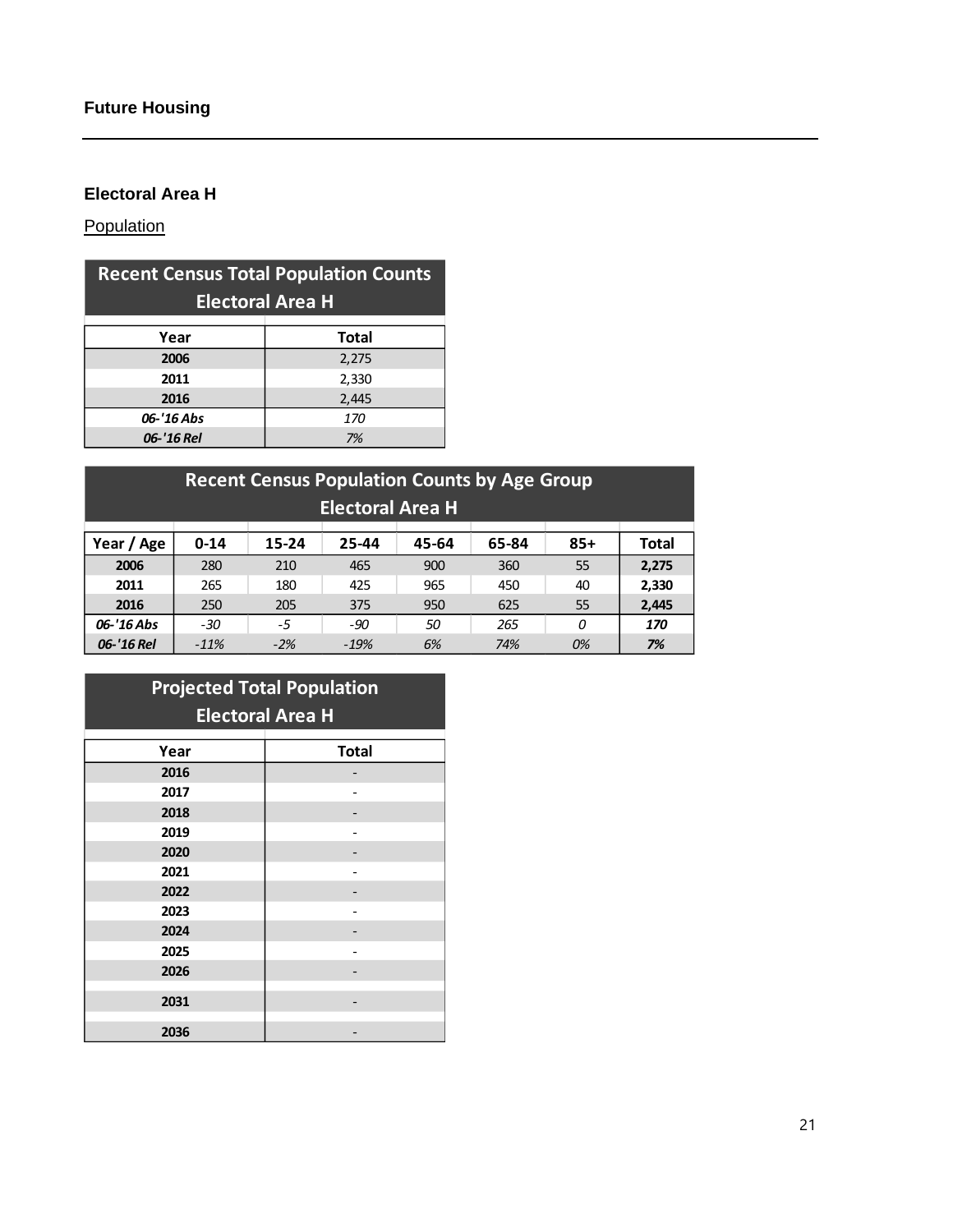| <b>Projected Population by Age Group</b> |          |       |       |       |       |       |                          |  |
|------------------------------------------|----------|-------|-------|-------|-------|-------|--------------------------|--|
| <b>Electoral Area H</b>                  |          |       |       |       |       |       |                          |  |
| Year / Age                               | $0 - 14$ | 15-24 | 25-44 | 45-64 | 65-84 | $85+$ | <b>Total</b>             |  |
| 2016                                     |          |       |       |       |       |       |                          |  |
| 2021                                     |          |       |       |       |       |       | $\overline{\phantom{0}}$ |  |
| 2026                                     |          |       |       |       |       |       |                          |  |
| 2031                                     |          |       |       |       |       |       |                          |  |
| 2036                                     |          |       |       |       |       |       |                          |  |

# **Household Type, 2006 Census Electoral Area H**

| Type                            | Total |
|---------------------------------|-------|
| <b>Couples with Children</b>    |       |
| <b>Couples without Children</b> |       |
| <b>Lone-parent Households</b>   |       |
| <b>One-person Households</b>    |       |
| <b>Other Households</b>         |       |

| <b>Population &amp; Households</b> |                                                |  |  |  |  |  |  |  |  |
|------------------------------------|------------------------------------------------|--|--|--|--|--|--|--|--|
| <b>Electoral Area H</b>            |                                                |  |  |  |  |  |  |  |  |
| Year                               | <b>Households</b><br>Population<br>Avg HH Size |  |  |  |  |  |  |  |  |
| 2006                               |                                                |  |  |  |  |  |  |  |  |
| 2011                               |                                                |  |  |  |  |  |  |  |  |
| 2016                               |                                                |  |  |  |  |  |  |  |  |
| 2026                               |                                                |  |  |  |  |  |  |  |  |
| 2036                               |                                                |  |  |  |  |  |  |  |  |

The population of North Oyster-Diamond in 2016 (excluding First Nations reservations), was 2,446 persons. That is a 4.7% increase from the 2011 Census. The population data for the period between 1981 and 2016 indicates that this is the highest population that this electoral area has ever had. The recent growth rate is modest, at just below 1% per year, contrasted with the period of peak migration from 1971 to 1981 when the annual rate of growth exceeded five percent.

Household size has been declining throughout Canada and on Vancouver Island for many decades, and so it is important not to conflate a low population growth rate with a low need for new dwellings. Demand for new dwellings is therefore expected to continue at a rate above what the population increase would suggest. The short commuting distance to Nanaimo, the generally lower housing costs compared to that city and the desire to live in a beautiful rural area are all factors that play a part in attracting new residents to the area.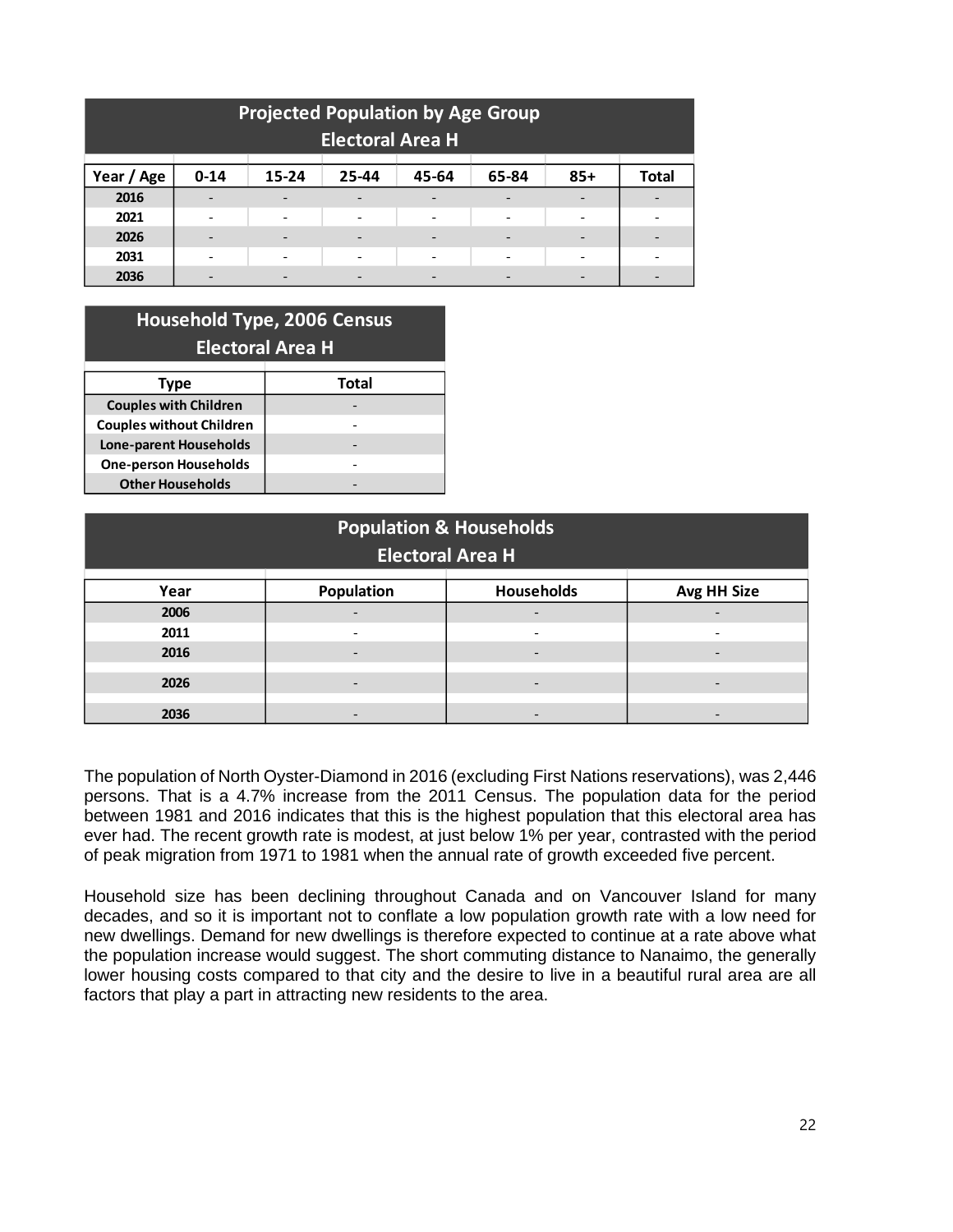## **Electoral Area I**

**Population** 

| <b>Recent Census Total Population Counts</b><br><b>Electoral Area I</b> |              |  |  |  |  |  |
|-------------------------------------------------------------------------|--------------|--|--|--|--|--|
|                                                                         |              |  |  |  |  |  |
| Year                                                                    | <b>Total</b> |  |  |  |  |  |
| 2006                                                                    | 1,180        |  |  |  |  |  |
| 2011                                                                    | 1,110        |  |  |  |  |  |
| 2016                                                                    | 1,210        |  |  |  |  |  |
| 06-'16 Abs<br>30                                                        |              |  |  |  |  |  |
| 06-'16 Rel                                                              | 3%           |  |  |  |  |  |

| <b>Recent Census Population Counts by Age Group</b><br><b>Electoral Area I</b> |                                                                       |        |        |     |     |      |       |  |
|--------------------------------------------------------------------------------|-----------------------------------------------------------------------|--------|--------|-----|-----|------|-------|--|
| Year / Age                                                                     | <b>Total</b><br>45-64<br>15-24<br>65-84<br>$85+$<br>$0 - 14$<br>25-44 |        |        |     |     |      |       |  |
| 2006                                                                           | 165                                                                   | 105    | 245    | 445 | 205 | 5    | 1,180 |  |
| 2011                                                                           | 110                                                                   | 90     | 230    | 445 | 225 | 10   | 1,110 |  |
| 2016                                                                           | 110                                                                   | 70     | 180    | 515 | 300 | 20   | 1,210 |  |
| 06-'16 Abs                                                                     | $-55$                                                                 | $-35$  | $-65$  | 70  | 95  | 15   | 30    |  |
| 06-'16 Rel                                                                     | $-33%$                                                                | $-33%$ | $-27%$ | 16% | 46% | 300% | 3%    |  |

| <b>Projected Total Population</b> |              |  |  |  |  |
|-----------------------------------|--------------|--|--|--|--|
| <b>Electoral Area I</b>           |              |  |  |  |  |
| Year                              | <b>Total</b> |  |  |  |  |
| 2016                              |              |  |  |  |  |
| 2017                              |              |  |  |  |  |
| 2018                              |              |  |  |  |  |
| 2019                              |              |  |  |  |  |
| 2020                              |              |  |  |  |  |
| 2021                              |              |  |  |  |  |
| 2022                              |              |  |  |  |  |
| 2023                              |              |  |  |  |  |
| 2024                              |              |  |  |  |  |
| 2025                              |              |  |  |  |  |
| 2026                              |              |  |  |  |  |
| 2031                              |              |  |  |  |  |
| 2036                              |              |  |  |  |  |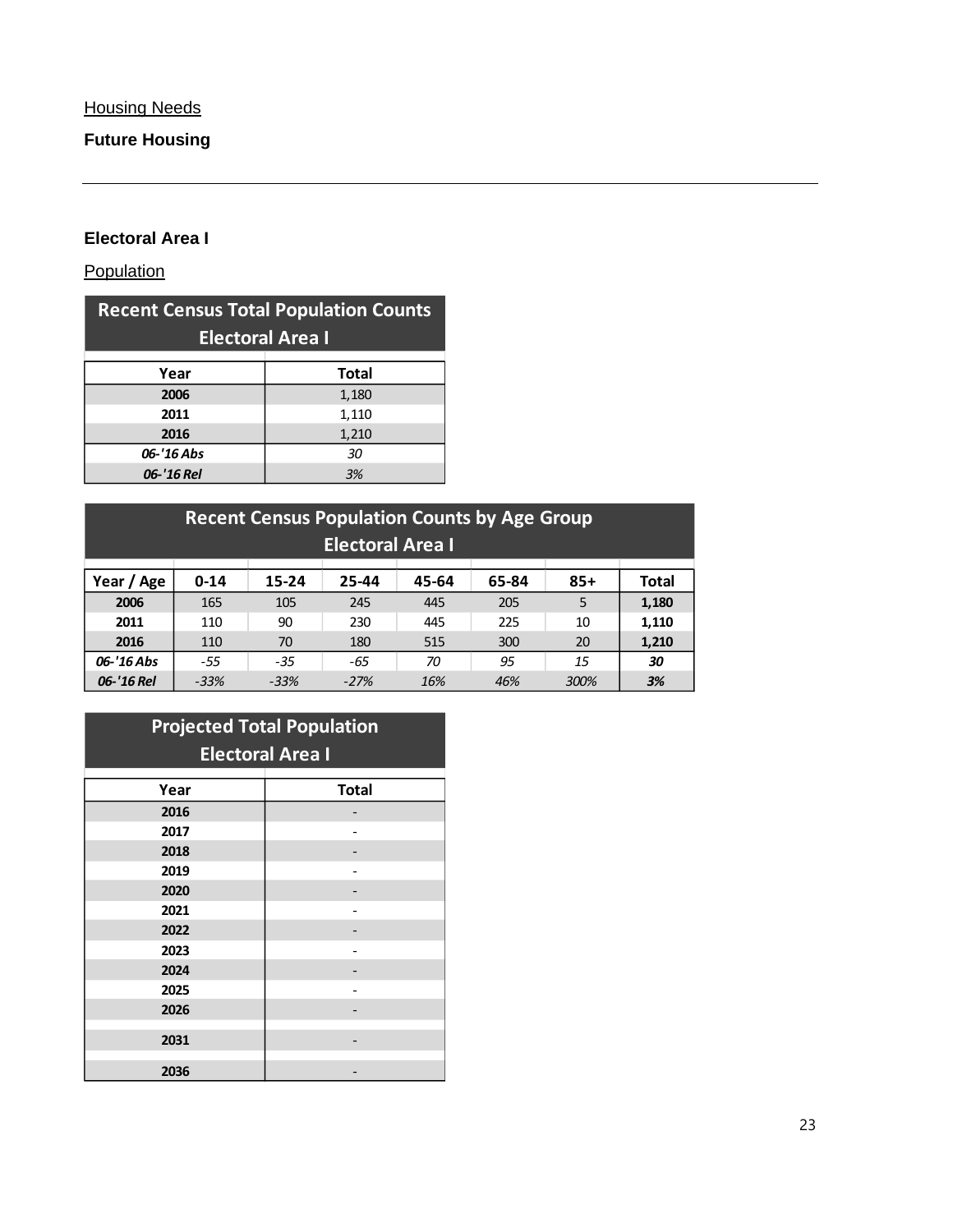| <b>Projected Population by Age Group</b> |          |       |       |       |       |       |              |  |  |
|------------------------------------------|----------|-------|-------|-------|-------|-------|--------------|--|--|
| <b>Electoral Area I</b>                  |          |       |       |       |       |       |              |  |  |
| Year / Age                               | $0 - 14$ | 15-24 | 25-44 | 45-64 | 65-84 | $85+$ | <b>Total</b> |  |  |
| 2016                                     |          |       |       |       |       |       |              |  |  |
| 2021                                     |          |       |       |       |       |       |              |  |  |
| 2026                                     |          |       |       |       |       |       |              |  |  |
| 2031                                     |          |       |       |       |       |       |              |  |  |
| 2036                                     |          |       |       |       |       |       |              |  |  |

# **Household Type, 2006 Census Electoral Area I**

| Type                            | Total |
|---------------------------------|-------|
| <b>Couples with Children</b>    |       |
| <b>Couples without Children</b> |       |
| <b>Lone-parent Households</b>   |       |
| <b>One-person Households</b>    |       |
| <b>Other Households</b>         |       |

| <b>Population &amp; Households</b><br><b>Electoral Area I</b> |            |                   |                    |  |  |  |
|---------------------------------------------------------------|------------|-------------------|--------------------|--|--|--|
| Year                                                          | Population | <b>Households</b> | <b>Avg HH Size</b> |  |  |  |
| 2006                                                          |            |                   |                    |  |  |  |
| 2011                                                          |            |                   |                    |  |  |  |
| 2016                                                          |            |                   |                    |  |  |  |
| 2026                                                          |            |                   |                    |  |  |  |
| 2036                                                          |            |                   |                    |  |  |  |

If the boundaries of this electoral area are examined, the predominance of a forestry land use designation is obvious. Conversely, the present population of the electoral area is small. With the Youbou Lands site now identified as a significant infill area, it is anticipated that eventually the present population of about 1,200 will rise above 3,000 year-round residents. Compared to municipalities like the City of Vancouver and others that are strictly urban, the net carbon footprint of this electoral area—looked at in isolation—is very small, even with an allowance for the projected growth in the population.

#### Housing Needs

Concentrate future urban development in Youbou/Meade Creek in the Future Development Area. In doing so, to ensure a sustainable community with the renewable forest resource and the natural environment values protected for future generations, secondary plan states the Youbou Lands development will be permitted to develop up to 1,950 residential dwelling units in a mixture of singlefamily, townhouse and multi-family buildings. Tourist accommodation, local commercial and light industrial uses are also incorporated. It is anticipated that the designation of these lands for development will address the majority of the Youbou/Meade Creek community's growth need for a